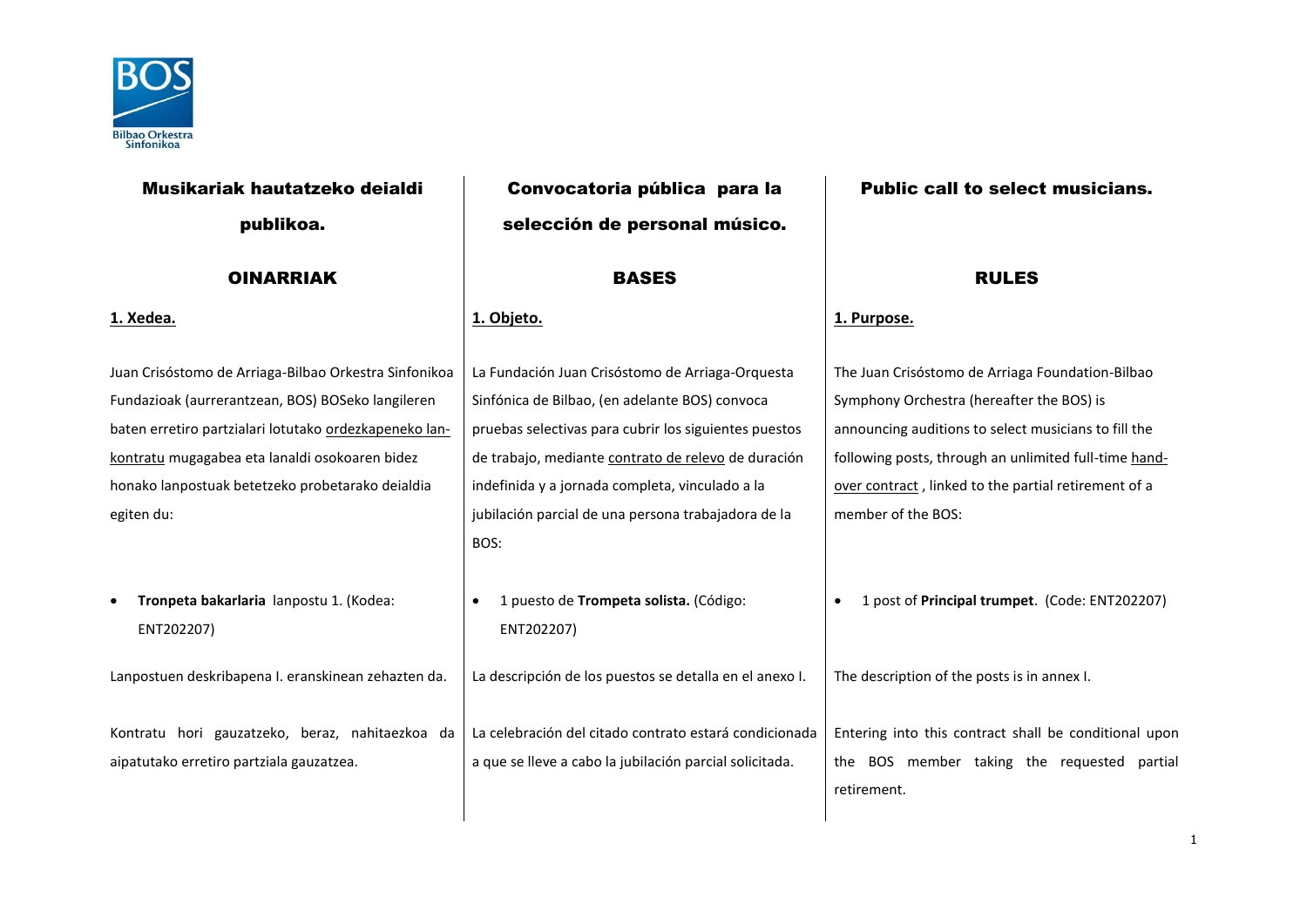

| Ordezkapeneko kontratua langabezian dagoen langile |  |
|----------------------------------------------------|--|
| batekin sinatu beharko da. nahitaez.               |  |

Hautaketa-prozesuari buruzko informazio guztia [www.bilbaorkestra.eus](http://www.bilbaorkestra.eus/) webgunean argitaratuko da.

## **2. Izangaiek bete beharreko baldintzak. 2. Requisitos de las personas aspirantes. 2. Requirements for applicants.**

Hauek dira hautaketa-prozesuan parte hartzeko beharrezko baldintzak:

- a) Europar Batasuneko estaturen bateko nazionalitatea izatea edo, Europar Erkidegotik kanpoko pertsona balitz, 
Espainian lan egiteko eta bizitzeko indarreango baimena izatea.
- b) Gutxienez 18 urte beteta izatea. b) Tener al menos 18 años de edad. | b) Being at least 18 years of age.
- c) I. Eranskinean adierazitako titulu ofiziala edukitzea edo titulu hori lortzeko moduan egotea, izena emateko epea amaitzen den egunean.

El contrato de relevo se celebrará necesariamente con una persona trabajadora en situación de desempleo.

Toda la información relativa al proceso selectivo se publicará en la página web [www.bilbaorkestra.eus](http://www.bilbaorkestra.eus/)

Son requisitos necesarios para participar en el procedimiento de selección :

- a) Tener la nacionalidad de alguno de los Estados miembros de la Unión Europea o ,si se tratara de una persona no comunitaria, disponer de permiso en vigor de trabajo y residencia en España.
- 
- c) Estar en posesión de la titulación oficial que se indica en el anexo I, o en condiciones de obtenerla a la fecha de finalización del plazo de inscripción.

The hand-over contract must be entered into with an unemployed worker.

All the information related to the selection process will be published on the website [www.bilbaorkestra.eus](http://www.bilbaorkestra.eus/)

They are the requirements to take part in the selection process :

- a) Being a national of any of the member States of the European Union or, if a non-EU citizen, having a valid permit to work and reside in Spain.
- 
- c) Be in possession of the official qualification shown in appendix I , or be in a position to obtain this on the closing date for the receipt of applications.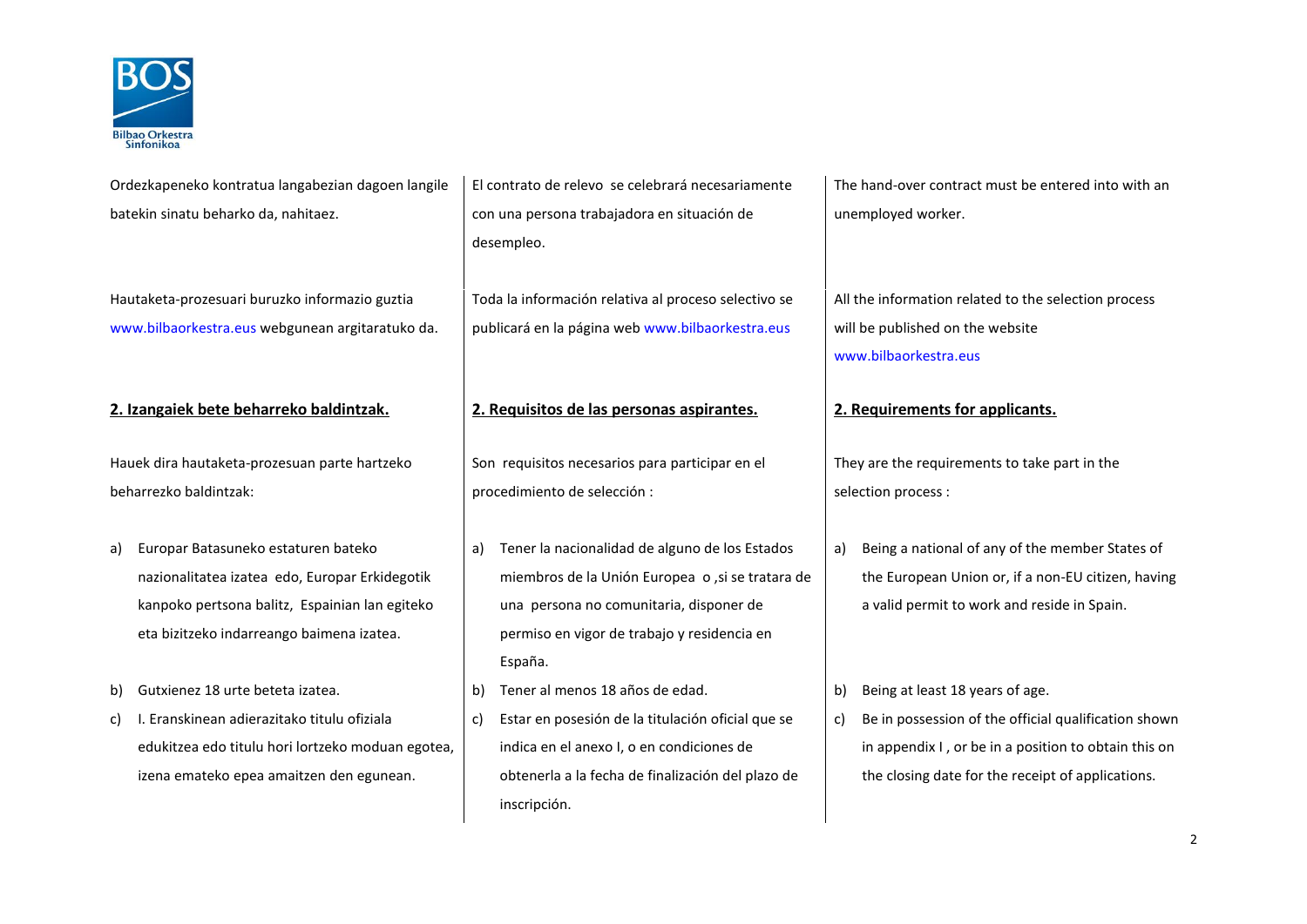

- d) Gaitasun funtzionala: Dagozkion eginkizunak normaltasunez betetzea eragozten dion gaixotasun edo ezintasun fisiko edo psikikorik ez edukitzea.
- e) Gaikuntza: Herri administrazioen edozein zerbitzutatik, edo autonomía erkidegoetako eraketa zein estatutu organoetatik, diziplina espediente baten bidez baztertua ez izana, edota ebazpen judizial baten bidez enplegu edo kargu publikoak betetzeko ezgaitasun berezi edo absolutuaren mende ez egotea. Beste estatu bateko nazionala izanez gero, ezgaitua edo egoera baliokidean ez egotea, ezta diziplinazehapenik edo baliokiderik ez izatea ere, dagokion estatuan baldintza berberetan enplegu publikora iristea eragotziko duenik, hain zuzen.
- f) Langabezian eta dagokion enplegu-zerbitzuan izena emanda egotea, ordezkapeneko kontratua hasi aurretik.

- d) Capacidad funcional: No padecer enfermedad ni estar afectado/a por limitación física o psíquica incompatible con el desempeño de las correspondientes funciones.
- e) Habilitación: No haber sido separado/a mediante expediente disciplinario del servicio de cualquiera de las administraciones públicas o de los órganos constitucionales o estatutarios de las comunidades autónomas, ni estar en inhabilitación absoluta o especial para empleos o cargos públicos por resolución judicial. En el supuesto de ser nacional de otro Estado, no estar inhabilitado/a o en situación equivalente ni haber sido sometido a sanción disciplinaria o equivalente que impida, en su Estado, en los mismos términos, el acceso al empleo público.
- f) Encontrarse en situación de desempleo e inscrito o inscrita como demandante en el correspondiente servicio público de empleo, antes de iniciarse el contrato de relevo.

- d) Functional capacity: To not suffer any illness nor be affected by a physical or mental limitation incompatible with the performance of the corresponding functions.
- e) Authorisation: Not being banned from serving in any Public Administration or any of the Regional constitutional or statutory bodies by a disciplinary hearing, or disqualified from undertaking public positions by a standing legal ruling. Similarly, applicants who are not Spanish nationals must accredit they are not disqualified (or equivalent situation) or are not subject to a disciplinary sanction or legal sentence that prevents them from gaining access to public employment in similar terms in their own State.
- f) Be unemployed and registered as looking for work in the corresponding public employment agency, before entering into the hand-over contract.

Aipatutako baldintza guztiak dira baztertzaileak.  $\Box$  Los requisitos citados, son en todo caso excluyentes. The requirements mentioned are in all cases exclusive.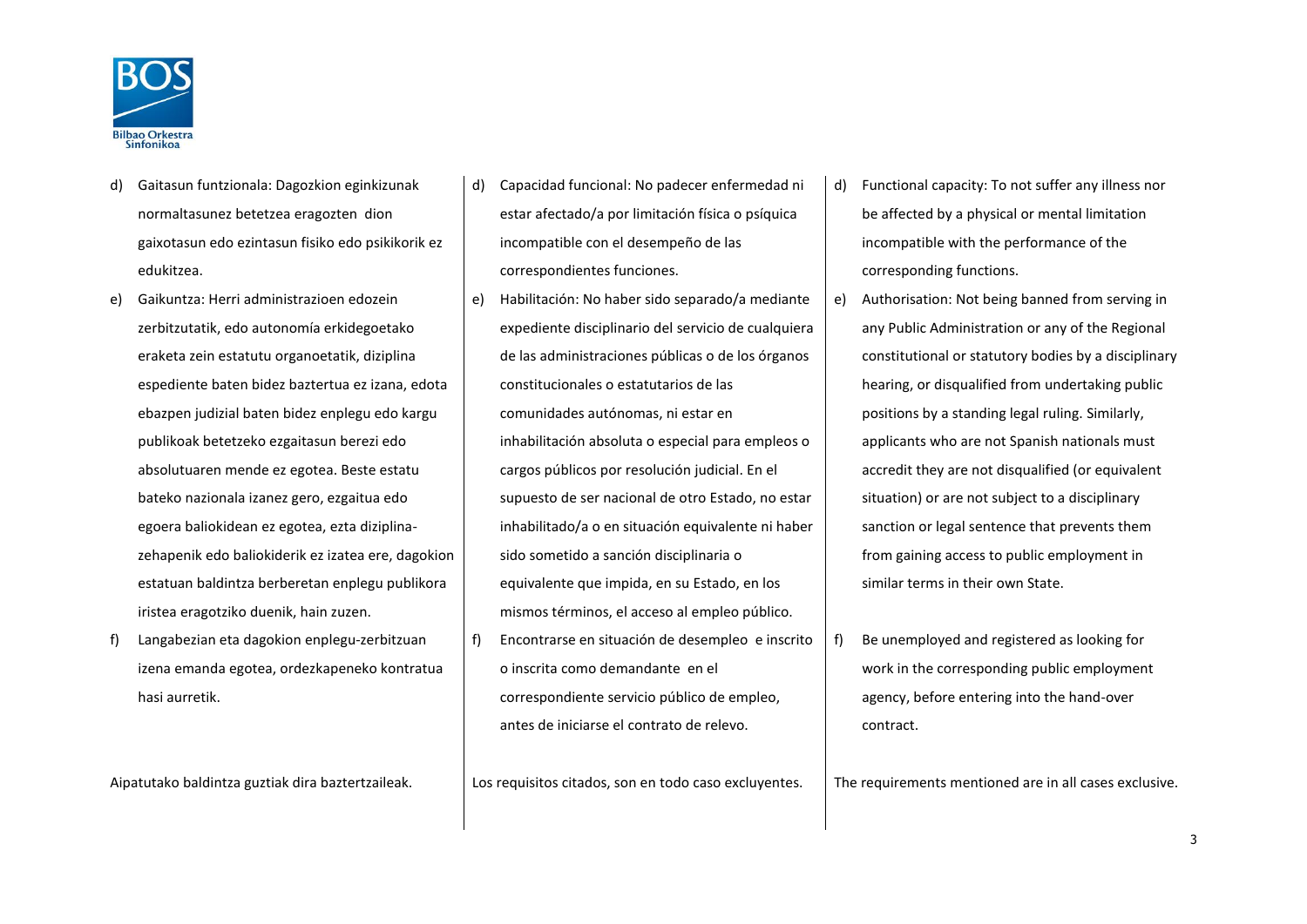

| Hautagaiek baldintza guztiak bete beharko dituzte,   | Las personas aspirantes deberán reunir todos los<br>The applicantss shall meet each and every one of the       |                                                         |  |  |  |  |
|------------------------------------------------------|----------------------------------------------------------------------------------------------------------------|---------------------------------------------------------|--|--|--|--|
| (f) atalekoa salbu), izena emateko adierazitako epea | requisitos exigidos, (excepto el señalado en el                                                                | requirements as of date on which the registration       |  |  |  |  |
| amaitzen den egunean.                                | apartado (f) ) en la fecha de finalización del plazo de                                                        | period ends. (except for the requirement stated in      |  |  |  |  |
|                                                      | inscripción.                                                                                                   | section $(f)$ )                                         |  |  |  |  |
| Hautagaiek aipatu baldintza guztiak bete beharko     | Las personas aspirantes, deberán mantener todos los                                                            | The applicantss shall continue to comply with the       |  |  |  |  |
| (f) atalekoa salbu), aukeratze prozesuan<br>dituzte, | requisitos citados (excepto el señalado en el apartado                                                         | aforementioned<br>requirements throughout<br>the        |  |  |  |  |
| zehar eta, baita ere, kontratua gauzatu arte.        | (f) ) durante el procedimiento de selección, y hasta el                                                        | selection process and up to the time of formalising the |  |  |  |  |
|                                                      | momento de la formalización del contrato.                                                                      | contract,, (except for the requirement stated in        |  |  |  |  |
|                                                      |                                                                                                                | section $(f)$ )                                         |  |  |  |  |
| Hala ere, hautaketa-prozesuaren edozein unetan,      | No obstante lo anterior, si en cualquier momento del                                                           | However, should the jury become aware at any time       |  |  |  |  |
| epaimahaiak jakinez gero izangairen batek deialdiko  | procedimiento llegara a conocimiento del tribunal que<br>during the process that any of the applicants fail to |                                                         |  |  |  |  |
| baldintza guztiak ez dituela betetzen,<br>izangaia   | alguna de las personas aspirantes carece de los<br>meet the requirements set out in the call, that             |                                                         |  |  |  |  |
| baztertuta utziko du, hura entzun ondoren.           | requisitos exigidos en la convocatoria, se le excluirá de                                                      | applicant shall be excluded from the process, after     |  |  |  |  |
|                                                      | la misma, previa audiencia de la persona interesada.                                                           | hearing the person concerned.                           |  |  |  |  |
|                                                      |                                                                                                                |                                                         |  |  |  |  |
| 3.- Izen-emateak.                                    | 3.- Inscripciones.                                                                                             | 3.- Applications.                                       |  |  |  |  |
|                                                      |                                                                                                                |                                                         |  |  |  |  |
| Izangaiek MUVAC (http://www.muvac.com) web           | Las personas aspirantes, deberán inscribirse por                                                               | The applicants must register online on the web          |  |  |  |  |
| plataforman eman beharko dute izena internet bidez.  | internet en la plataforma web MUVAC                                                                            | platform MUVAC (http://www.muvac.com).                  |  |  |  |  |
|                                                      | (http://www.muvac.com).                                                                                        |                                                         |  |  |  |  |
|                                                      |                                                                                                                |                                                         |  |  |  |  |
| Izena emateko epea 2022ko ekainaren 24an amaituko    | El plazo de inscripción, finalizará el día 24 de junio de                                                      | The registration deadline shall be the 24th of June     |  |  |  |  |
| da.                                                  | 2022.                                                                                                          | 2022.                                                   |  |  |  |  |
|                                                      |                                                                                                                |                                                         |  |  |  |  |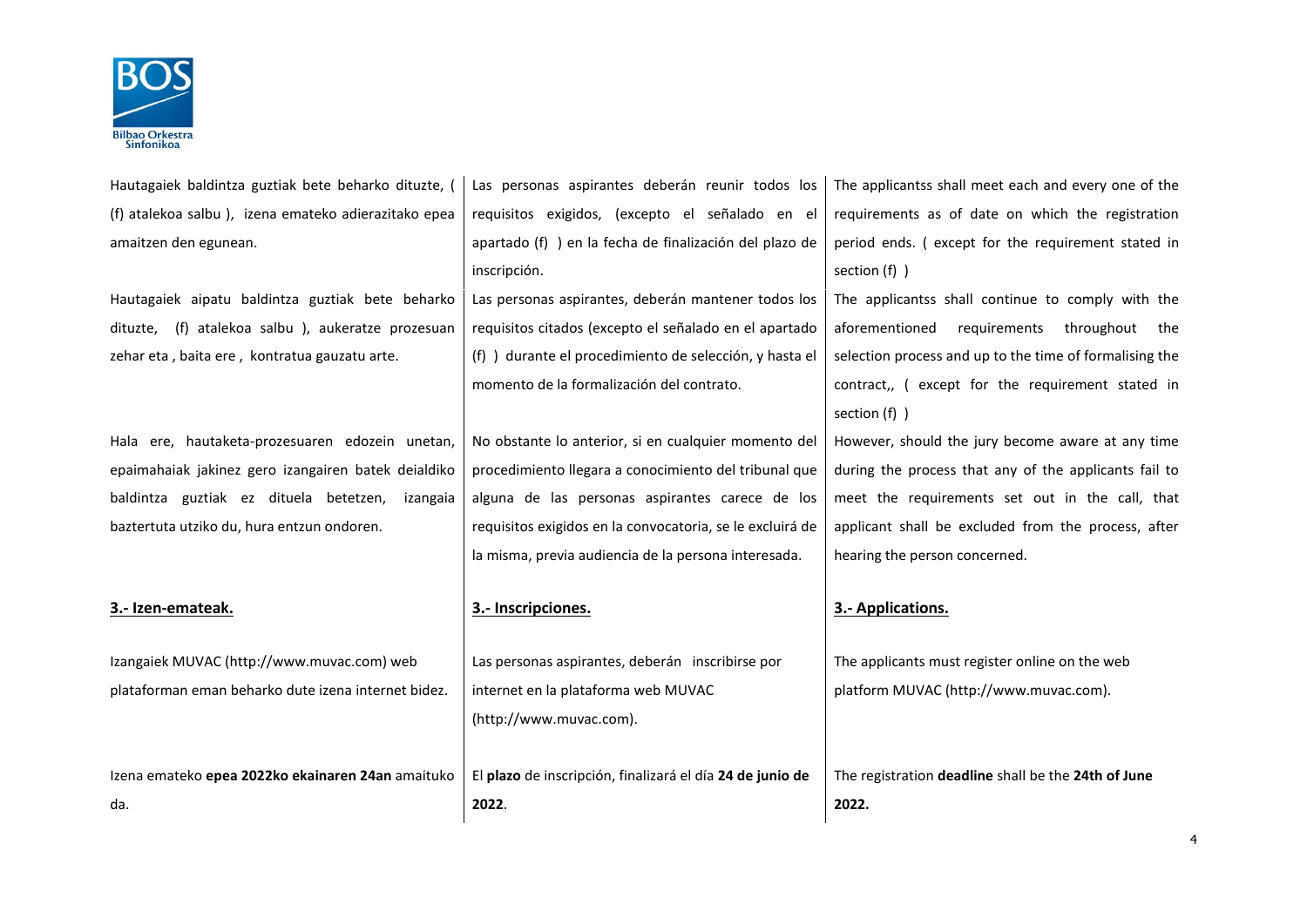

| Epez kanpoko izen-emateak ez dira onartuko.         | No se admitirán inscripciones fuera del plazo           | Applications will not be accepted after the established    |  |
|-----------------------------------------------------|---------------------------------------------------------|------------------------------------------------------------|--|
|                                                     | establecido.                                            | deadline.                                                  |  |
|                                                     |                                                         |                                                            |  |
| Izangaiek informazio hau bete beharko dute          | Las personas aspirantes deberán completar en la         | Applicants must complete the information listed            |  |
| www.muvac.com web plataforman:                      | plataforma web www.muvac.com la información             | below on the www.muvac.com web platform:                   |  |
|                                                     | detallada a continuación:                               |                                                            |  |
| Izen-abizenak.                                      | Nombre y apellidos                                      | Name and surname                                           |  |
| Helbidea                                            | Dirección                                               | Address                                                    |  |
| Harremanetarako telefonoa                           | Teléfono de contacto                                    | Contact phone number                                       |  |
| Helbide elektronikoa                                | Dirección de correo electrónico                         | E-mail address                                             |  |
| Nazionalitatea                                      | Nacionalidad                                            | Nationality<br>$\overline{\phantom{a}}$                    |  |
| Jaiotza-data                                        | Fecha de nacimiento                                     | Date of birth                                              |  |
|                                                     |                                                         |                                                            |  |
| Izena eman duten izangaiek MUVAC plataformako       | Las personas aspirantes inscritas, deberán completar    | The registered applicants must complete their MUVAC        |  |
| profila bete beharko dute, derrigorrezko            | su perfil de MUVAC con la siguiente documentación       | profile with the following compulsory documentation:       |  |
| dokumentazio honekin:                               | obligatoria:                                            |                                                            |  |
|                                                     |                                                         |                                                            |  |
| Indarreko NANaren, nortasun-agiriaren, AlZren       | Copia completa del DNI, tarjeta de identidad, NIE<br>1. | Full copy of a currently valid national ID card, NIE<br>1. |  |
| edo pasaportearen kopia osoa.                       | o pasaporte, todos ellos en vigor.                      | or passport.                                               |  |
| Eskatutako tituluaren kopia.<br>2.                  | Copia del título exigido.<br>2.                         | Copy of the required qualification.<br>2.                  |  |
| Europar Erkidegotik kanpoko langileen kasuan,<br>3. | Para las personas trabajadoras no comunitarias,<br>3.   | For non-EU workers, full copy of a currently valid<br>3.   |  |
| Espainian lan egiteko eta bizitzeko indarreko       | copia completa del permiso en vigor de trabajo y        | work and residence permit in Spain.                        |  |
| baimenaren kopia osoa.                              | residencia en España.                                   |                                                            |  |
|                                                     |                                                         |                                                            |  |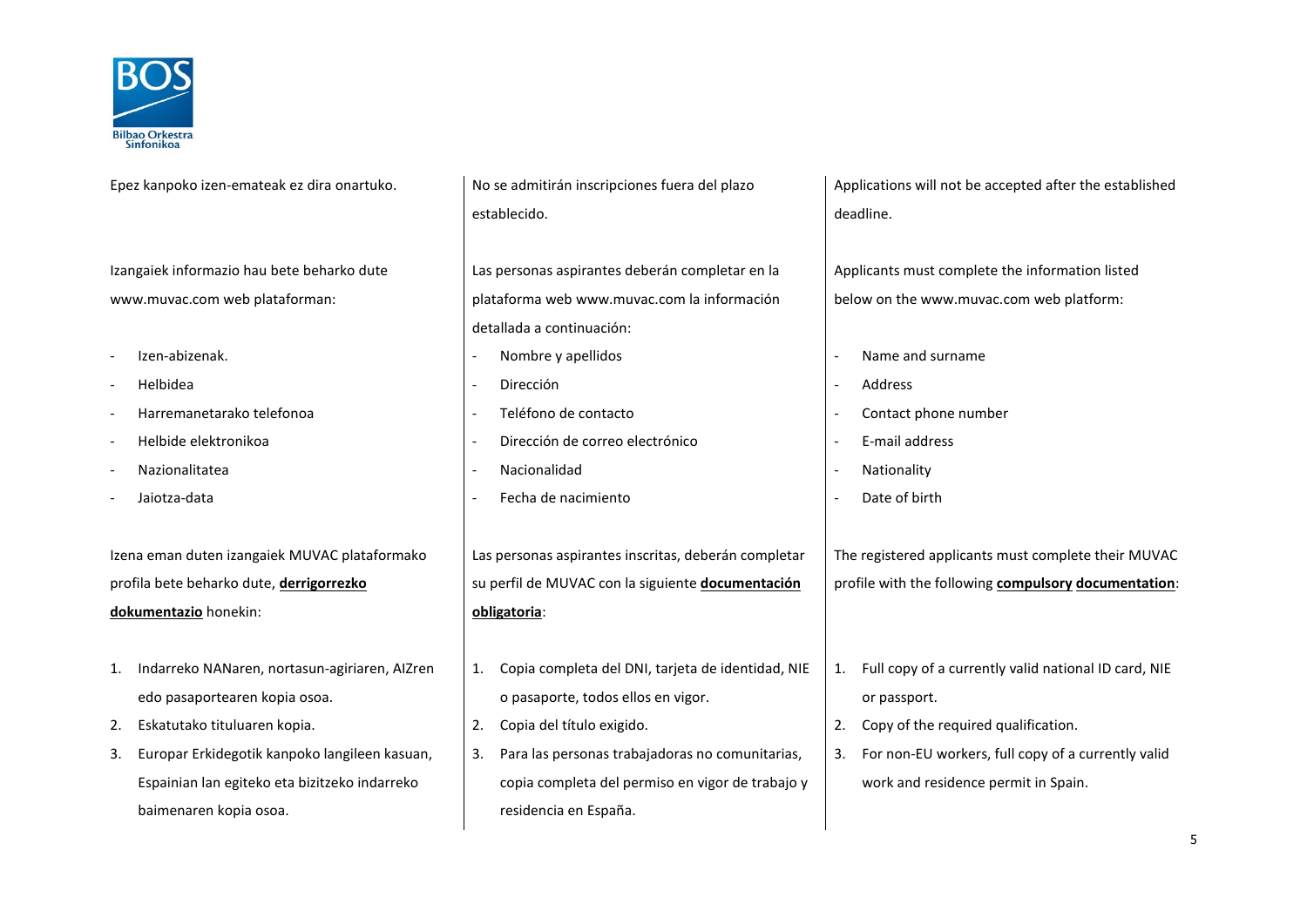

Aipatu dokumentazioa epe barruan aurkezten ez duten izangaiak , hautaketa prozesutik at geratuko dira. Benetakoa dela egiaztatzeko asmoz, BOSk jatorrizko dokumentuak edo konpultsatutako kopia aurkezteko

eskatu ahal izango du edozein unetan.

Hautaketa-prozesuan parte-hartzeak arau hauek erabat onartzea dakar berekin.

Emandako datu pertsonalak harremanak eta hutsik dauden plazak betetzeko hautaketa-prozesuak kudeatzeko egingo dituen lanetarako erabiliko ditu BOSek; horren haritik, entzunaldien deialdiak arautuko dituzten oinarriak onartuko dira, eta baimena emango da onartutakoen/baztertutakoen zerrendak nahiz hautaketa-prozesuko emaitzak

La falta de presentación en plazo de dicha documentación, determinará la exclusión del proceso selectivo. La BOS podrá exigir, en cualquier momento, la presentación de los documentos originales para verificar su autenticidad, o exigir la presentación de una copia compulsada.

# **4. Oinarri hauen onarpena. 4. Aceptación de estas bases. 4. Acceptance of these rules.**

La participación en el proceso selectivo, implica la aceptación de la totalidad de estas bases.

## **5. Datuen babesa. 5. Protección de datos. 5. Data protection.**

Los datos personales facilitados serán tratados por BOS para gestionar el contacto y los procesos de selección para cobertura de vacantes que realicemos, aceptando las bases que rijan las convocatorias de audiciones, autorizando que las listas con los aspirantes admitidos/excluidos y las que contengan los resultados del proceso de selección y las actas con If this documentation is not submitted within the deadline, this will mean that the applicant is excluded from the selection process.

The BOS may require, at any time, the original documents to be submitted in order to check whether they are authentic, or require a certified copy to be submitted.

Taking part in the selection process means that applicants accept all these rules.

The information provided will be processed by BOS to manage the contact and the selection processes to cover the vacancies we have, accepting the rules that govern the calls for auditions, authorising the lists with the aspirants admitted/excluded and those which contain the results of the selection process and the minutes with the final results to be published on the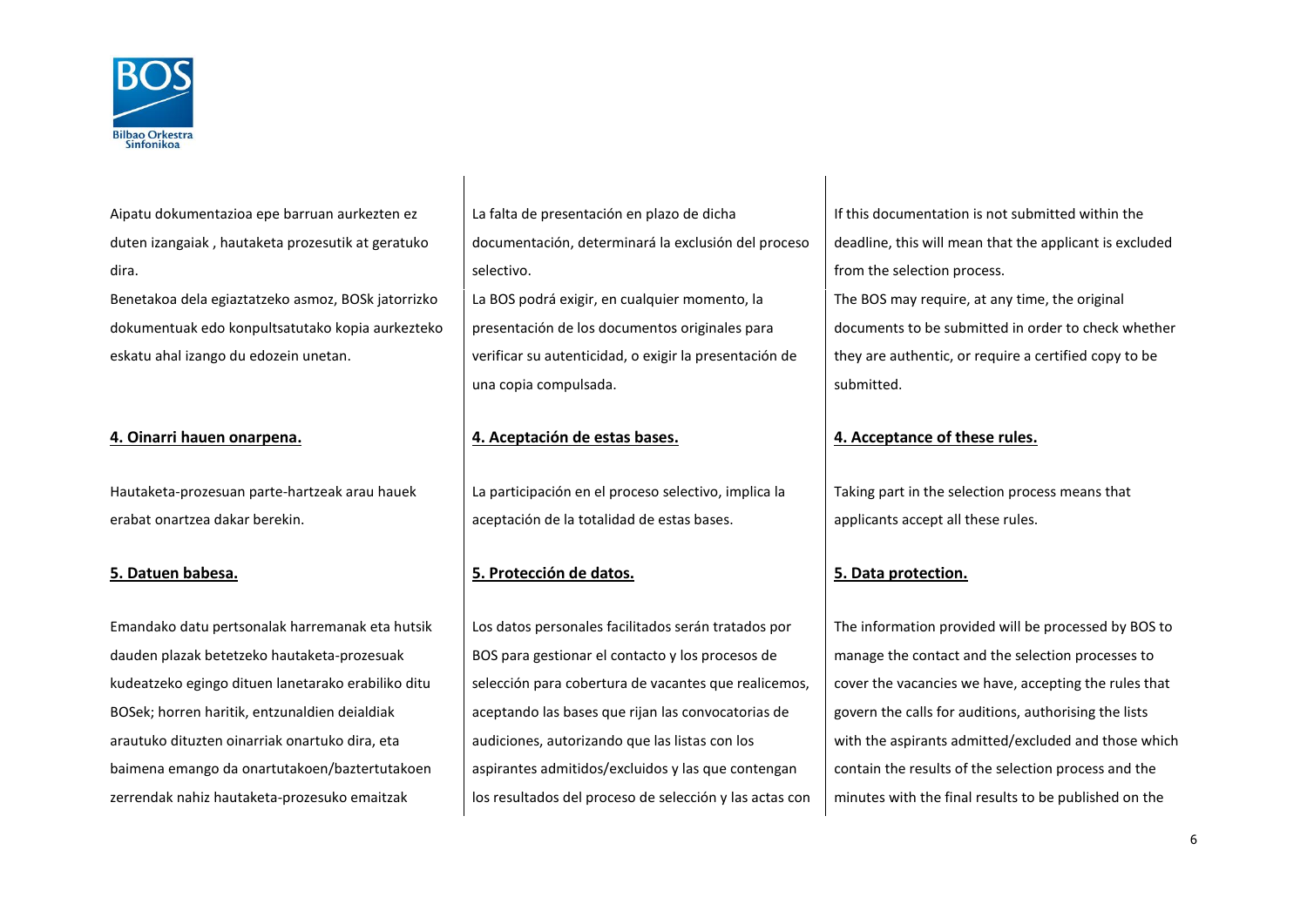

jasotzen dituzten zerrendak eta prozesuaren amaierako emaitzak jasotzen dituzten aktak [www.bilbaorkestra.eus](http://www.bilbaorkestra.eus/) webgunean argitaratu daitezen, betiere, hautaketa-prozesuaren kontrola eta gardentasuna ahalbidetzeko asmoz. Aipatutako tratamendua interesdunaren onarpenean oinarritzen da. Datuak hirugarrenei jakinaraziko zaizkie. Nazioarteko datu-transferentziak egingo dira.

Datuak eskuratu, zuzendu eta ezabatzeko eskubidea duzu, baita beste zenbait eskubide ere, www.bilbaorkestra.eus webgunean zure eskura dagoen informazio gehigarrian zehazten den bezala.

Izena emateko epea amaitu ondoren, BOSk onartutako eta baztertutako izangaien behin-behineko zerrenda onartuko du , et[a www.bilbaorkestra.eus](http://www.bilbaorkestra.eus/) webgunean argitaratuko du.

el resultado final de éste podrán ser publicados en la página web [www.bilbaorkestra.eus](http://www.bilbaorkestra.eus/) , para facilitar el control y transparencia del proceso de selección.

Dicho tratamiento se basa en el consentimiento del interesado. Se comunicarán datos a terceros. Se realizan transferencias internacionales de datos.

Tiene derecho a acceder, rectificar y suprimir los datos, así como otros derechos, como se detalla en la información adicional puesta a su disposición en la página web [www.bilbaorkestra.eus](http://www.bilbaorkestra.eus/)

## **6.- Izangaien onarpena. 6.- Admisión de aspirantes. 6.- Applicants admission.**

6.1. Behin-behineko onarpena. 6.1. Admisión provisional. 6.1. Provisional admission. Una vez terminado el plazo de inscripción, la BOS aprobará y publicará en la página web [www.bilbaorkestra.eus](http://www.bilbaorkestra.eus/) la lista provisional de las personas aspirantes admitidas y excluidas.

website [www.bilbaorkestra.eus](http://www.bilbaorkestra.eus/) , to facilitate the control and transparency of the selection process.

Said processing is based on the consent of the interested party. Information will be communicated to third parties. International transfers of data are carried out.

You have the right to access, modify and suppress the data, as well as other rights, as described in the additional information put at your disposal on the website [www.bilbaorkestra.eus](http://www.bilbaorkestra.eus/)

Once the deadline for submitting applications has expired, the BOS shall approve and publish the provisional list with the accepted/rejected applicants for each instrument on the website [www.bilbaorkestra.eus](http://www.bilbaorkestra.eus/)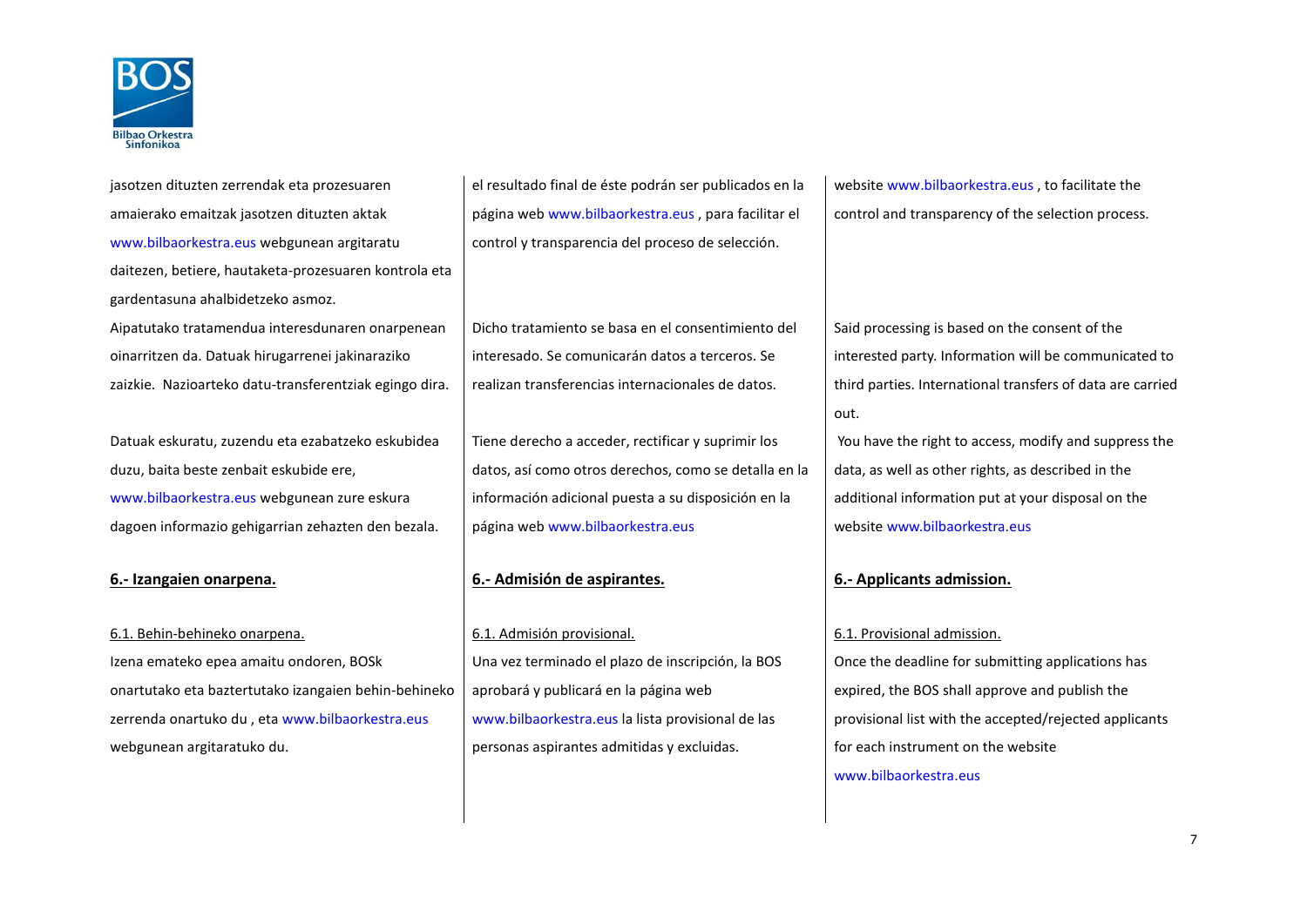

Zerrenda horretatik kanpo geratu direnek 3 egun naturaleko epea izango dute bazterketa eragin duten akatsak zuzentzeko.

Akatsen zuzenketak MUV.AC web plataformaren bidez gauzatuko dira. (http://www.muvac.com)

### 6.2. Behin betiko onarpena. 6.2. Admisión definitiva. 6.2. Definitive admission.

Aurreko epe hori amaitu ondoren, BOSk onartutako eta baztertutako izangaien behin betiko zerrenda onartuko du , eta [www.bilbaorkestra.eus](http://www.bilbaorkestra.eus/) webgunean argitaratuko du.

Edozelan ere, aipatutako zerrenda onartu eta gero, ariketak egitean ere, ikusiko balitz izangaiak baztertzeko moduko zehaztasun faltak edo gezurrak daudela dokumentazioan, hori akats konponezintzat hartuko da eta izangaia baztertzeari buruzko erabakia hartuko da.

**7.- Epaimahaia. 7.- Tribunal. 7.- The jury.**

Las personas que figuren excluidas en dicha lista, dispondrán de un plazo de 3 días naturales para subsanar los defectos que hubieran motivado la exclusión.

Las subsanaciones deberán presentarse a través de la plataforma web MUV.AC (http://www.muvac.com)

Transcurrido el plazo anterior, la BOS aprobará y publicará en la página web [www.bilbaorkestra.eus](http://www.bilbaorkestra.eus/) la lista definitiva de las personas aspirantes admitidas y excluidas.

No obstante, si en cualquier momento posterior a la aprobación de la referida lista, incluso durante la celebración de las pruebas, se advirtiere en la documentación de las personas aspirantes inexactitud o falsedad que fuere causa de exclusión, ésta se considerará defecto insubsanable y se resolverá su exclusión.

The rejected applicants on this list shall have a period of 3 calendar days to rectify any errors that may have caused this.

Amendments must be submitted via the MUV.AC web platform. (http://www.muvac.com)

Once this previous period has expired, the BOS shall approve and publish on the website [www.bilbaorkestra.eus](http://www.bilbaorkestra.eus/) the definitive list with the accepted/ rejected applicants.

Nevertheless, if at any time after the approval of the aforementioned list, even during the holding of the auditions, any inaccuracy or falsehood in the applications submitted by applicants were noted that provided grounds for rejection, this shall be considered to be a fault that cannot be rectified and they shall be declared to have been rejected.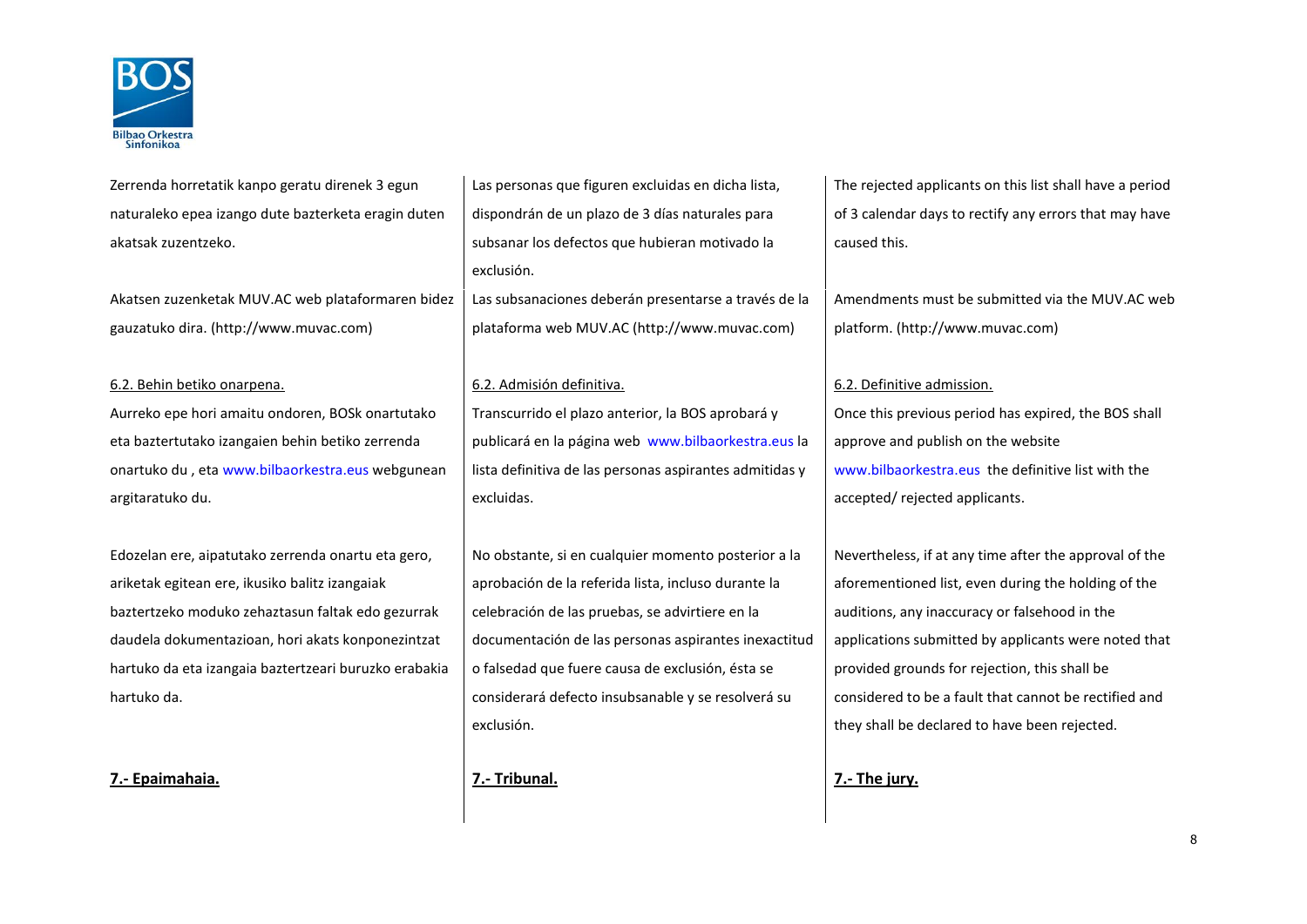

Epaimahaiko kide izatea bakarka izango da beti, eta ezin izango da inoren ordezkari edo kontura izan.

- Mahaiburua: BOS-ko zuzendari titularra, orkestrako zuzendari bat, BOSeko langile bat edota kanpoko espezialista bat.
- Mahaikideak: BOS-ko musikaria edo kanpoko espezialista. Gutxienez bost eta gehienez bederatzi kide izango dira.
- 

Epaimahaia osatzen duten kideen zerrenda onartutakoen eta baztertutakoen behin betiko zerrendarekin batera argitaratuko da, eta [www.bilbaorkestra.eus](http://www.bilbaorkestra.eus/) webgunean egongo da ikusgai. Titularrekin batera, beste horrenbeste ordezko izendatuko dira, eskakizun berberekin.

BOSk izendatuko ditu epaimahaiko kideak. Las personas integrantes del tribunal serán designadas por la BOS. La pertenencia al tribunal será siempre a título

individual, no pudiendo ostentarse ésta en representación o por cuenta de nadie.

Kalifikazio-epaimahaia honela eratuta egongo da: | El tribunal calificador tendrá la siguiente composición: | The qualifying jury shall be made up as follows:

- Presidente o Presidenta: El director titular de la BOS, o un director o una directora de orquesta, o una persona trabajadora de la BOS, u especialista externo/a.
- Vocales: Músico de la BOS, o especialista externo. Serán un mínimo de cinco y un máximo de nueve miembros.
- Idazkaria: BOS-ko langile bat. Secretario o Secretaria: Una persona trabajadora de la BOS.

La concreta composición del Tribunal, se hará pública conjuntamente con la lista definitiva de personas aspirantes admitidas y excluidas, y se publicará en la página web [www.bilbaorkestra.eus.](http://www.bilbaorkestra.eus/) Junto a las personas titulares se nombrarán suplentes, en igual número y con los mismos requisitos.

The jury members will be appointed by the BOS.

Membership of the jury shall be always in an individual capacity, and may not be held in representation or on behalf of anyone.

- Chairperson: The chief conductor of the BOS, or an orchestra conductor, or a BOS employee, or an external specialist.
- Members: Musician for the BOS or external specialist. There shall be a minimum of five and a maximum of nine members.
- Secretary: a BOS employee.

The specific composition of the jury shall be published, together with the definitive list of accepted and rejected applicants, on the [www.bilbaorkestra.eus](http://www.bilbaorkestra.eus/) website. Together with the members an equal number of substitutes shall also be named with the same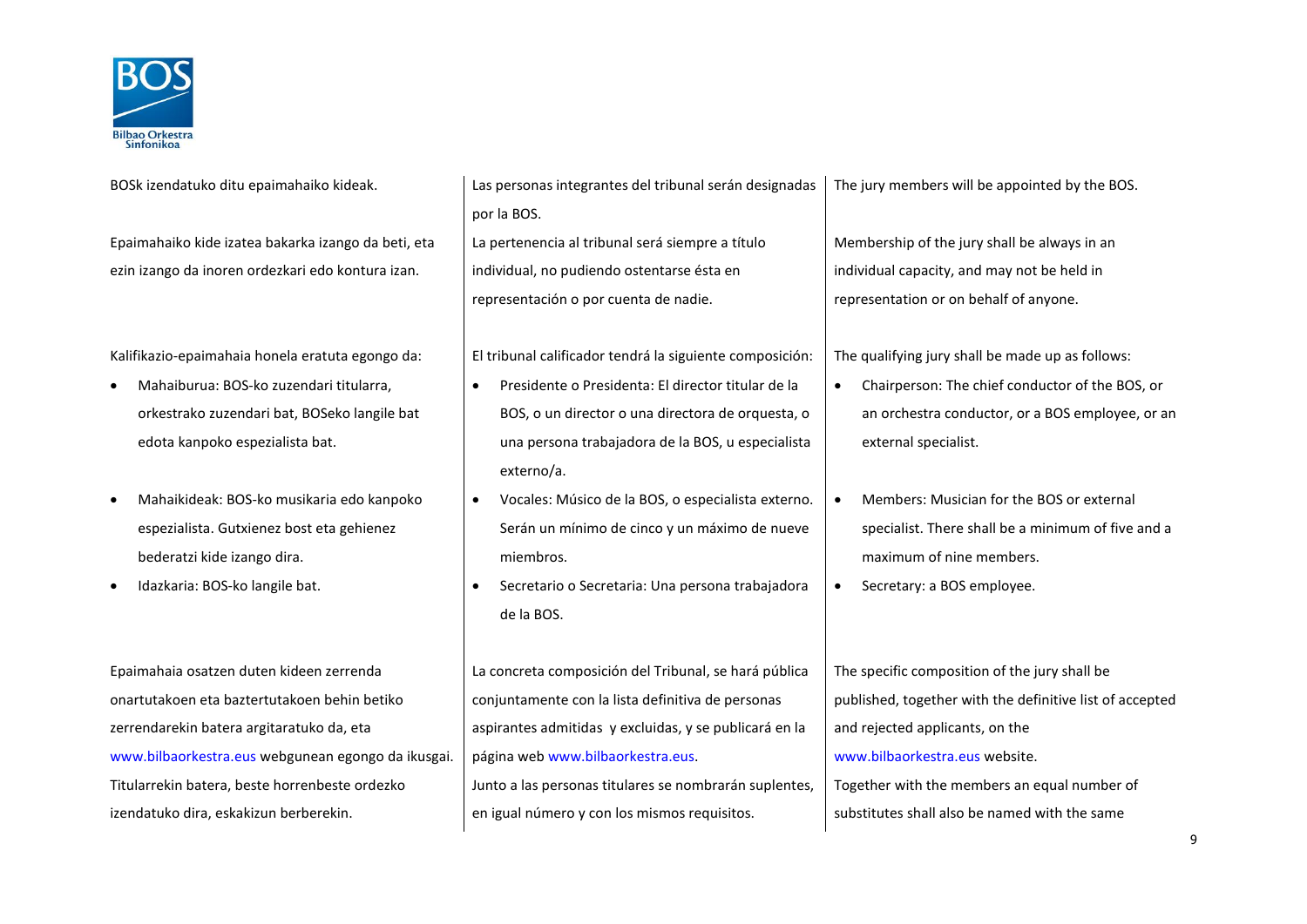

Epaimahaiko kide guztiek ahotsa eta botoa izango dute, idazkariak izan ezik, azken horrek ez baitu botorik izango.

Epaimahai kalifikatzaileko kideak abstenitu egin beharko dira arrazoi pertsonalak, profesionalak edo beste edozein motatakoak direla-eta beren inpartzialtasuna zalantzan jar daitekeen egoeretan, bai eta indarrean dagoen ordenamendu juridikoan aurreikusitako gainerako egoeretan ere.

Epaimahaia ezingo da eratu, eta ezingo du jardun, boto-eskubidea duten kideen erdiak ez badaude (titularrak edo ordezkoak). Horien artean mahaiburua egon beharko da, nahitaez.

Halaber, ezingo da eratu, ezta jardun ere, idazkaria egon gabe.

Todas las personas integrantes del tribunal tendrán voz y voto con excepción del secretario o de la secretaria del mismo, que carecerá de esta última cualidad.

Las personas que formen parte del Tribunal deberán abstenerse en aquellas circunstancias en que su imparcialidad pueda verse en entredicho por motivos personales, profesionales o de cualquier otro carácter, así como en las demás circunstancias previstas en el ordenamiento jurídico vigente.

El tribunal no podrá constituirse ni actuar sin la asistencia de más de la mitad de sus miembros con derecho a voto (titulares o suplentes indistintamente), entre los que deberán encontrarse necesariamente el presidente o la presidenta. Tampoco podrá constituirse ni actuar sin la presencia

del secretario o de la secretaria.

**8.- Hautaketa sistema. 8.- Sistema de selección. 8.- Selection system.**

### requirements.

All the jury members shall have a say except for its secretary, which shall not have this aforementioned right.

People who are members of the Jury must abstain in those circumstances where their impartiality may be called into question due to personal, professional or any other reasons, in addition to the circumstances contemplated in the applicable legal framework.

The jury cannot be set up nor act unless at least half of its members with a right to vote are present (full and alternate members alike), and these must include the chairperson.

Nor can it be set up or act unless the Secretary is present.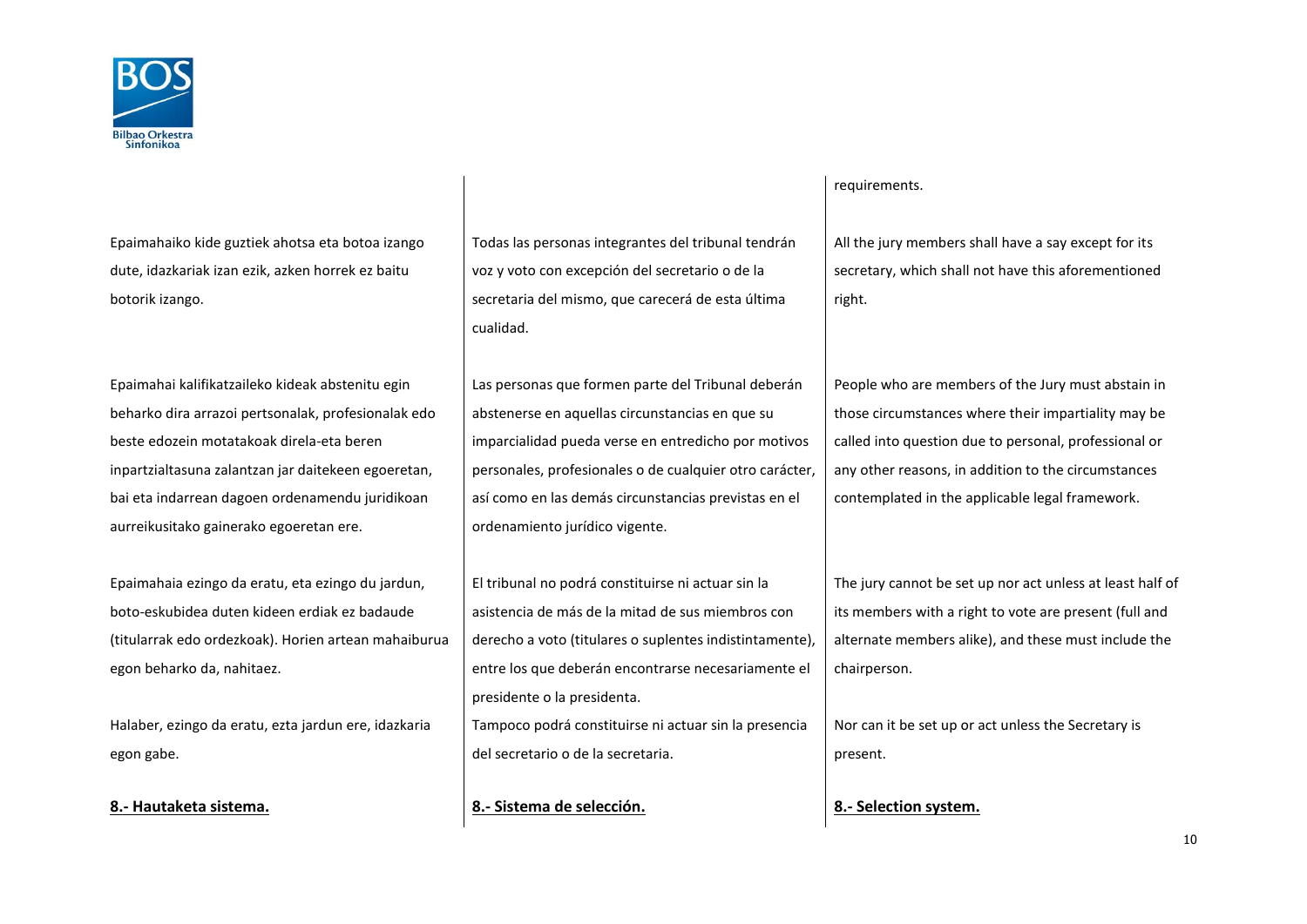

Hautaketa-prozesua oposizio sistemaren bidez gauzatuko da. Ariketek bi aldi izango dituzte. Lehena "Entzunaldia"izenez deitua , eta bigarrena "Orkestra proba"izenez deitua.

Entzunaldian, izangaiek dagozkien eranskinetan zehaztutako obrak joko dituzte.

Hona hemen ariketen behin-behineko egutegia: **2022ko irailaren 12tik 16ra.**

Ariketak egiteko data eta ordu zehatzak ,onartutako eta baztertutako izangaien behin betiko zerrendan agertuko dira.

Edozein arrazoi dela-eta, aurrez ezarritako dataren bat aldatu beharra balego, aldaketa gauzatu baino

El proceso selectivo se realizará mediante el sistema de oposición. Las pruebas constarán de dos fases, una primera fase denominada "Audición", y una segunda fase denominada "Prueba de orquesta".

### **9.- Entzunaldia. 9.- Fase de audición. 9.- Audition phase.**

En la fase de audición , las personas aspirantes interpretarán las obras especificadas en los anexos correspondientes.

9.1. Ariketen egutegia eta tokia .  $\vert$  9.1. Calendario y lugar de las pruebas.  $\vert$  9.1. Calendar and venue for the auditions. El calendario previsional de las pruebas es el siguiente: **Del 12 al 16 de septiembre de 2022.**

> La precisa fecha y hora de celebración de las pruebas, constará en la relación definitiva de las personas aspirantes admitidas y excluidas.

Si, por cualquier causa, fuera preciso modificar las fechas previstas, se anunciará con una antelación

The selection process will be carried out through the state examination system. The selection trials shall consist of two phases, a first phase known as "Audition" and a second phase known as the "Orchestral Trial".

In the audition phase , the applicants should performed the pieces specified in the correspondent appendices.

The planned calendar for the auditions is as follows: **From the 12th to the 16th of September 2022.**

The exact date and time that the auditions are to be held shall appear in the definitive list of accepted/rejected applicants for this.

If for any reason, it were necessary to change the planned dates, they shall be announced with at least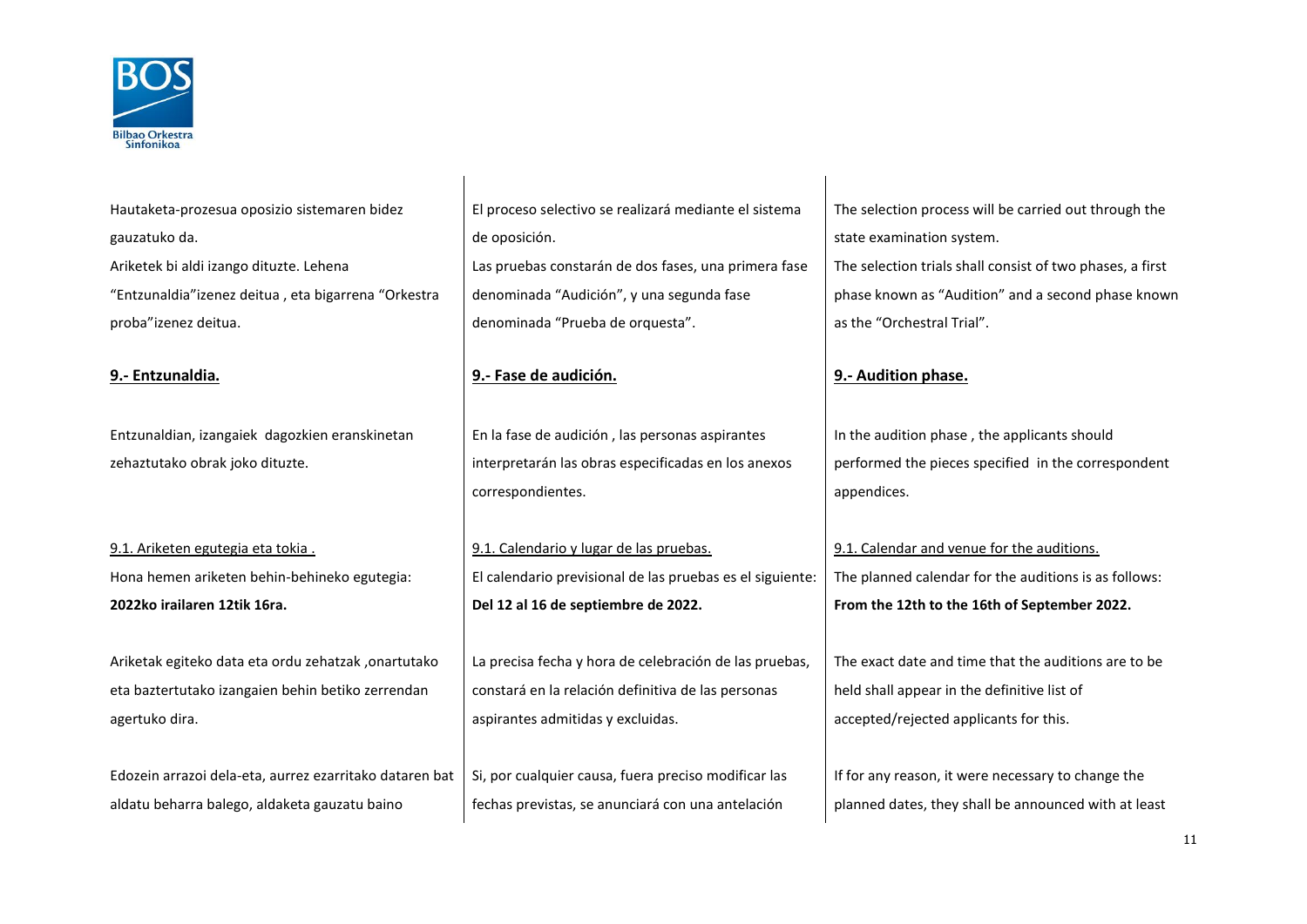

| gutxienez 10 egun lehenago eman beharko da horren    | mínima de 10 días                                                                                       | 10 days notice.                                        |  |
|------------------------------------------------------|---------------------------------------------------------------------------------------------------------|--------------------------------------------------------|--|
| berri.                                               |                                                                                                         |                                                        |  |
|                                                      |                                                                                                         |                                                        |  |
| BOSk adierazitako egun eta orduan agertzen ez diren  | Las personas aspirantes que no se presenten el día y la                                                 | Applicants who do not present themselves at the        |  |
| izangaiak, hautaketa-prozesutik at geratuko dira.    | hora indicados por la BOS, quedarán excluidas del                                                       | appointed day and time, might be excluded from the     |  |
|                                                      | proceso selectivo.                                                                                      | selection process.                                     |  |
|                                                      |                                                                                                         |                                                        |  |
| Ariketak BOS-ren egoitzan egingo dira:               | Las pruebas se celebrarán en la sede de la BOS:                                                         | The auditions shall be held at the headquarters of the |  |
|                                                      |                                                                                                         | BOS:                                                   |  |
| Abandoibarra Etorbidea, 4                            | Abandoibarra Etorbidea, 4                                                                               | Abandoibarra Etorbidea, 4                              |  |
| Palacio Euskalduna Jauregia                          | $\rightsquigarrow$<br>Palacio Euskalduna Jauregia                                                       | Palacio Euskalduna Jauregia                            |  |
| 48011 Bilbao.                                        | 48011 Bilbao.                                                                                           | 48011 Bilbao.                                          |  |
|                                                      |                                                                                                         |                                                        |  |
| I 27<br>+34 944035205                                | ∎⊼<br>+34 944035205                                                                                     | €∌<br>+34 944035205                                    |  |
|                                                      |                                                                                                         |                                                        |  |
| audiciones@bilbaorkestra.eus                         | audiciones@bilbaorkestra.eus                                                                            | audiciones@bilbaorkestra.eus                           |  |
|                                                      |                                                                                                         |                                                        |  |
|                                                      |                                                                                                         |                                                        |  |
| 9.2. Ariketak egiteko arauak.                        | 9.2. Normas para el desarrollo de las pruebas.                                                          | 9.2. Rules for the audition proceedings.               |  |
| Ariketak gehienez hiru txandatan egingo dira, eta    | Las pruebas se realizarán en un máximo de tres                                                          | The auditions shall be held in a maximum of three      |  |
| obrak epaimahaiak erabakitakoaren arabera joko dira. | rondas, interpretándose las obras conforme a lo que                                                     | rounds, and applicants shall perform the pieces as     |  |
|                                                      | disponga el tribunal.                                                                                   | stipulated by the jury.                                |  |
| Epaimahaiak edozein momentutan eten ahalko du        | El tribunal podrá, en cualquier momento de la<br>At any time during a applicant's performance, the jury |                                                        |  |
|                                                      |                                                                                                         |                                                        |  |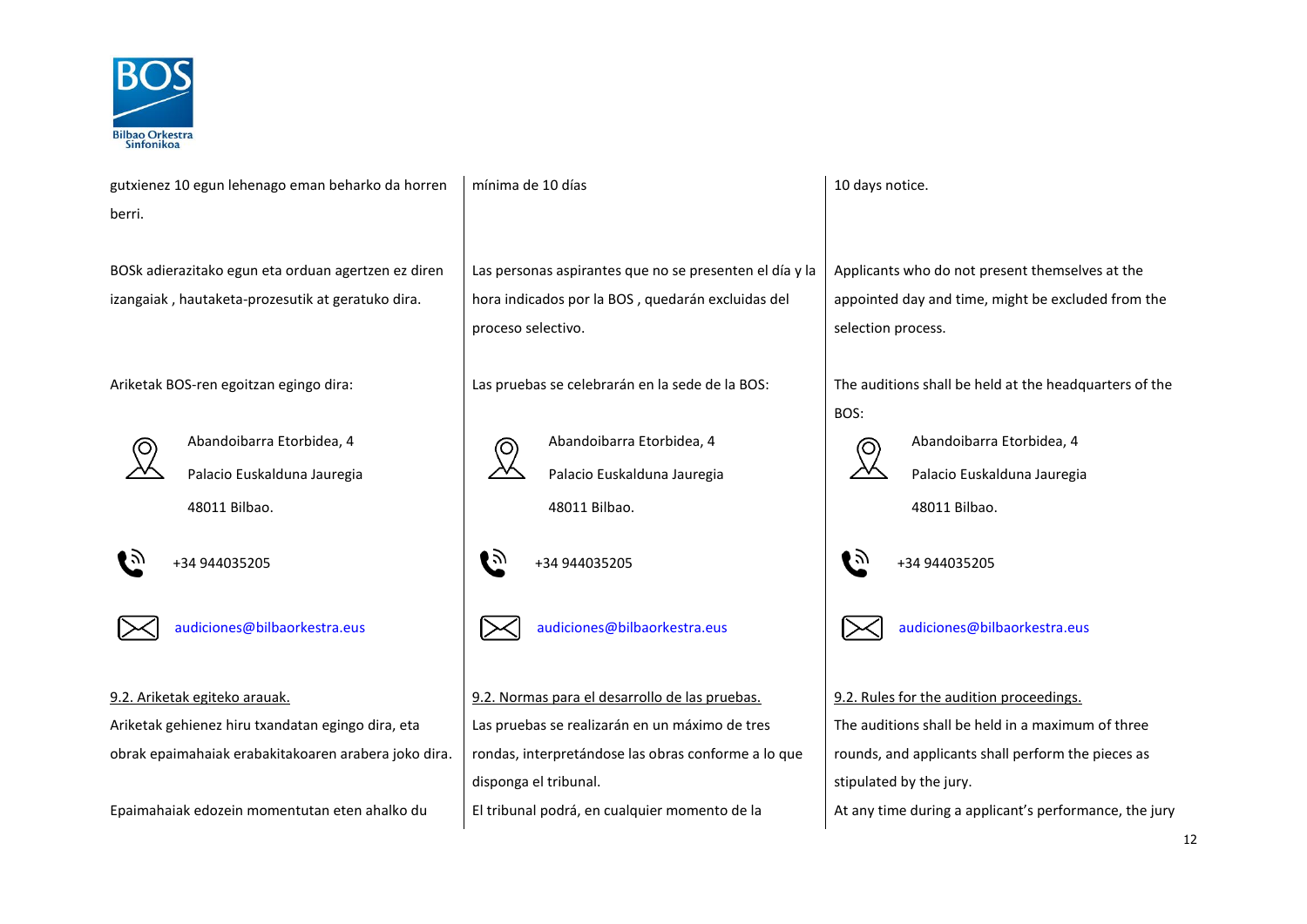

izangai baten ariketa, amaituta ez badago ere, izangaia baloratzeko nahikoa irizpide dituela uste badu.

Izangaiek piano-jotzaile baten laguntza izango dute; piano-jotzailea BOSk jarriko du. Piano-jotzaile pertsonala hautatzeko aukera ere izango dute. Kasu horretan, BOS-ri berariaz eta idatziz jakinarazi beharko zaio. Izangairen batek BOS-rena ez den beste piano-jotzaileren bat eramango balu, izangai horrek ordaindu beharko ditu horrek sorrarazten dituen gastu guztiak.

Ez da BOS-ko piano-jotzailearekin aldez aurretik entsegua egiteko aukera izango, ezta pianojotzailearekin entzunaldiak egingo diren aretoan entseguak egiteko ere.

Izangaien parte-hartzearen hurrenkera zehazteko, zozketa egingo da ariketak egin baino lehen.

Txanda bakoitzean, izangaiei ahots goran eta behin egingo zaie deia, eta unean bertan agertzen ez direnak baztertuta geratuko dira.

intervención de una persona aspirante, decidir que finalice la prueba por estimar que tiene suficientes criterios para valorar su actuación.

Las personas aspirantes dispondrán de un o una pianista acompañante, que habrá previsto la BOS. También podrán optar por elegir un o una pianista personal. En este caso, deberán comunicarlo expresamente y por escrito a la BOS. Las personas aspirantes correrán con todos los gastos ocasionados por la participación de sus propios o propias pianistas.

No habrá posibilidad de ensayo previo con el o la pianista de la BOS, ni tampoco se podrá utilizar la sala donde se realizarán las audiciones para ensayar con el o la pianista personal .

El orden de intervención de las personas aspirantes, se hará mediante sorteo previo al inicio de las pruebas.

En cada ronda, la comparecencia de las personas aspirantes será requerida de viva voz y en llamamiento único, resultando excluidas quienes no can decide to bring the audition to an end on judging that it already has enough criteria to assess his/her performance.

The BOS shall provide applicants with an accompanying pianist.

They may also choose a pianist of their own. In this case they must expressly inform the BOS of this in writing. Applicants must pay all the costs incurred by bringing their own pianist to the audition.

Applicants shall not be able to rehearse beforehand with the BOS pianist, nor shall they use the hall where the auditions shall be held to rehearse with their own personal pianist.

The order in which applicants take part will be decided on by drawing lots before the auditions begin.

Applicants must attend each round in person and shall only be summoned once; those that do not appear at the audition shall be rejected.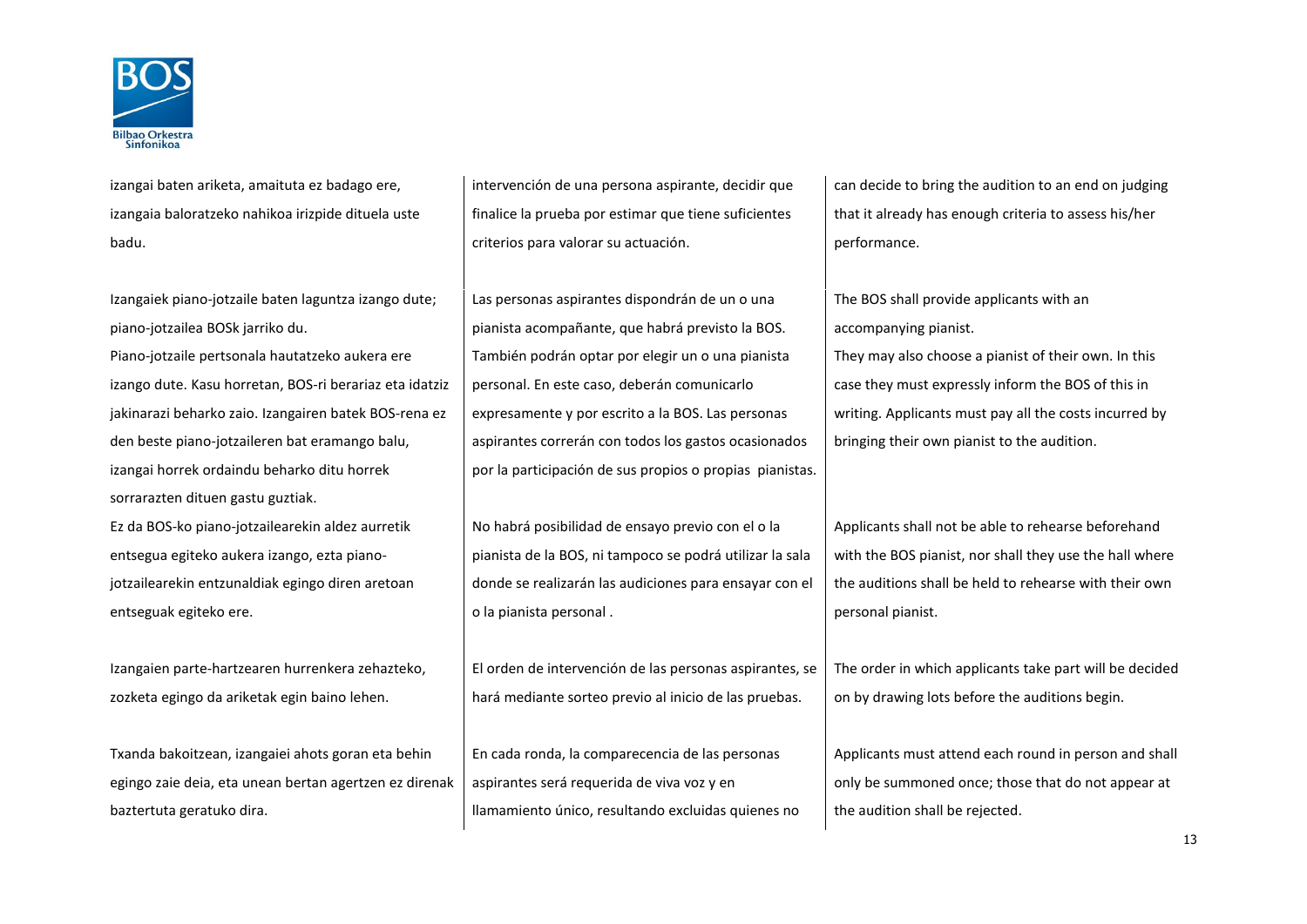

comparezcan en el acto.

Epaimahaiak edozein unetan eskatu ahal izango die izangaiei beraien nortasuna egiaztatzeko.

Lehenengo txanda, gutxienez, gortinaren atzean egingo da.

Gortina osteko ariketa egin bitartean, epaimahaiak ezarritako programa zorroztasunez interpretatuko du izangaiak. Ezingo du epaimahaiari izangaia ezagutarazten lagun diezaiokeen soinurik, zaratarik edota hitzik igorri. Baldintza hau betetzen ez duten izangaiak hautaketa prozesutik kanpo gera daitezke, epaimahaiak arrazoituta hala ebazten badu.

Gortina atzeko entzunaldiak iraun bitartean, izangaiek eta epaimahaiko kideek ezingo dute gailu elektronikorik erabili, ezta erakutsi ere.

El tribunal podrá exigir en cualquier momento a las personas aspirantes que acrediten su identidad.

Durante la celebración de la audición tras cortina, cada aspirante se ceñirá a la interpretación estricta del programa determinado por el tribunal, no pudiendo emitir sonidos, ruidos y/o palabras que puedan permitir o facilitar su identificación ante los y las miembros del tribunal. El incumplimiento de esta disposición, podrá determinar para la persona aspirante su exclusión del proceso selectivo, mediante resolución motivada del tribunal.

En la audición tras cortina, ninguna persona aspirante, ni miembro del tribunal, podrá utilizar y/o exhibir medio electrónico alguno.

The jury may ask applicants to provide proof of their identity at any time.

Al menos la primera ronda se realizará tras cortina. At least the first round shall be held behind a curtain.

While the audition is taking place behind a curtain, each applicant shall confine themselves to strictly performing the programme established by the jury, and shall not emit any sounds, noises and/or words that may allow or facilitate their identification by the members of the jury. Any failure to comply with this requirement shall mean that the applicant shall not be allowed to continue with the selection process, through a resolution by the jury setting out the grounds on which this is based. While the audition is taking place behind a curtain, no applicant or member of the jury shall use and/or display any electronic device.

Hautaketa prozesuan jarraitzen duten bitartean.  $\blacksquare$  Mientras las personas aspirantes continúen en el  $\blacksquare$  While applicants are still in the selection process, they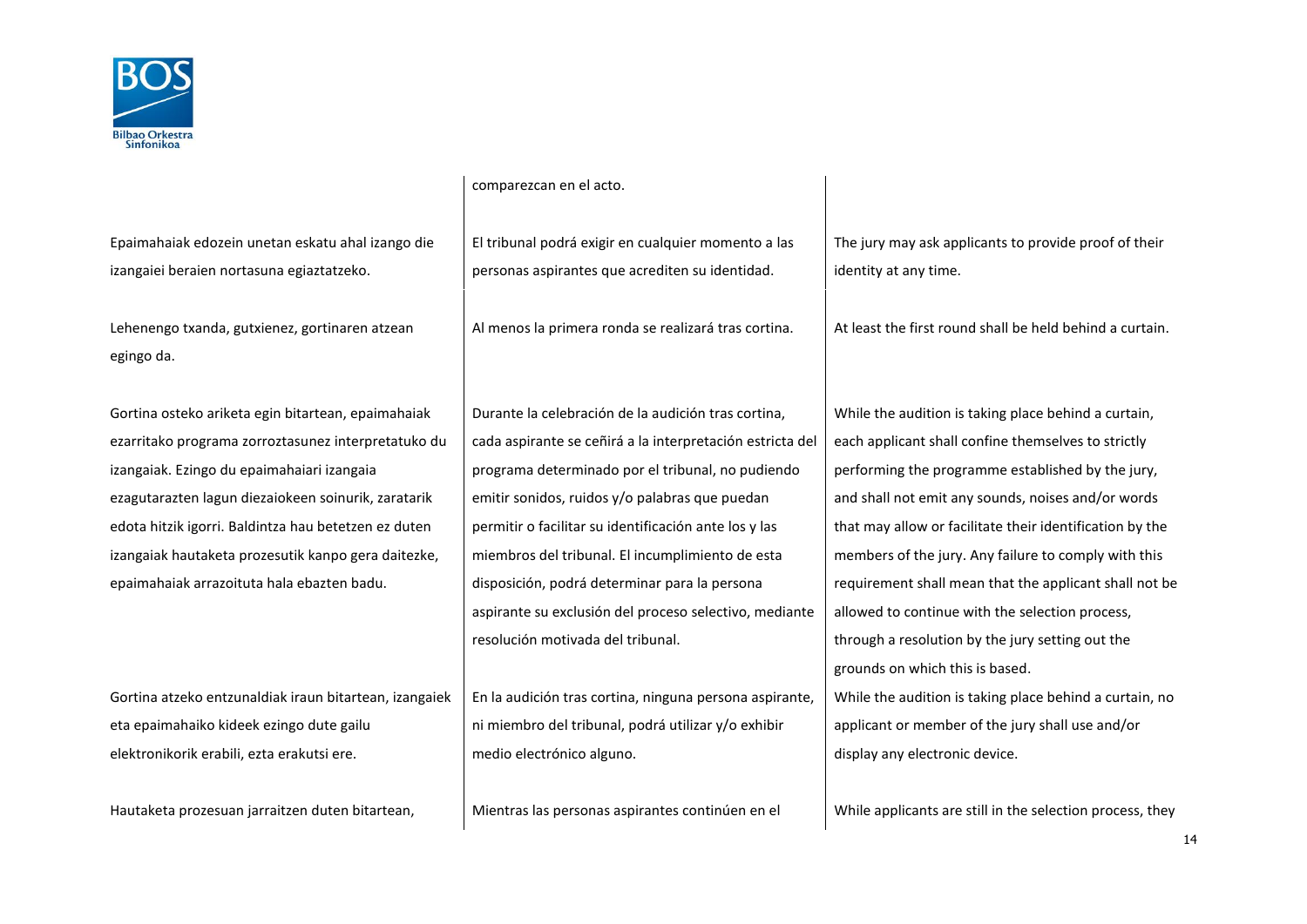

izangaiek ezingo dute entzule gisa sartu ariketak egiten ari diren aretora. proceso de selección, no podrán acceder como público a la sala en la que se desarrollen las pruebas. may not enter the room that the auditions are being held in as members of the public. 9.3. Ariketen kalifikazioa. eta este este este errorentzia eta ezaz erroren 19.3. Calificación de las pruebas. - Txanda bakoitzean 0 eta 10 puntu bitartean emango dira, eta txandetako batean 5 puntutik behera lortzen dituzten izangaiak kanpoan geratuko dira. - Cada ronda será calificada de 0 a 10 puntos, quedando excluidas las personas aspirantes que obtengan una puntuación inferior a 5 puntos en alguna de las rondas. - Each round shall be graded from 0 to 10 points, and those applicants who obtain a score of less than 5 points in any of the rounds shall be eliminated. - Izangaien kalifikazioa epaimahaiko kideen artean erabakiko da. - La calificación de las personas aspirantes se hará mediante deliberación conjunta de los y las miembros del tribunal. - Applicants shall be graded by the joint deliberations of the members of the jury. - Puntuazioa epaimahaiko kide bakoitzak jarritako puntuazioen batez bestekoa izango da. Ez dira kontuan hartuko puntuaziorik altuena eta baxuena, eta ezingo da puntuazio handien bat eta txikien bat baino gehiago baztertu. - La puntuación será la media de las puntuaciones asignadas por cada miembro del tribunal, excluidas la puntuación más alta y la más baja, y sin que en ningún caso pueda excluirse más de una máxima y de una mínima. - The score shall be the average of the scores awarded by each member of the jury, excluding the highest score and the lowest one; in no circumstances can more than one maximum score and one minimum score be excluded. - Entzunaldiko txandak amaituta, bigarren aldira gehienez ere bi izangai igarotzea adostuko du epaimahaiak. Aukeratutako izangaiek baldintza hauek beteko dituzte: - Finalizadas las rondas de la fase de audición, el tribunal acordará que pasen a la segunda fase, un máximo de dos personas aspirantes. Serán aquellas que: - At the end of the audition phase rounds, the jury shall shortlist a maximum of two applicants for the second phase. They will be those who: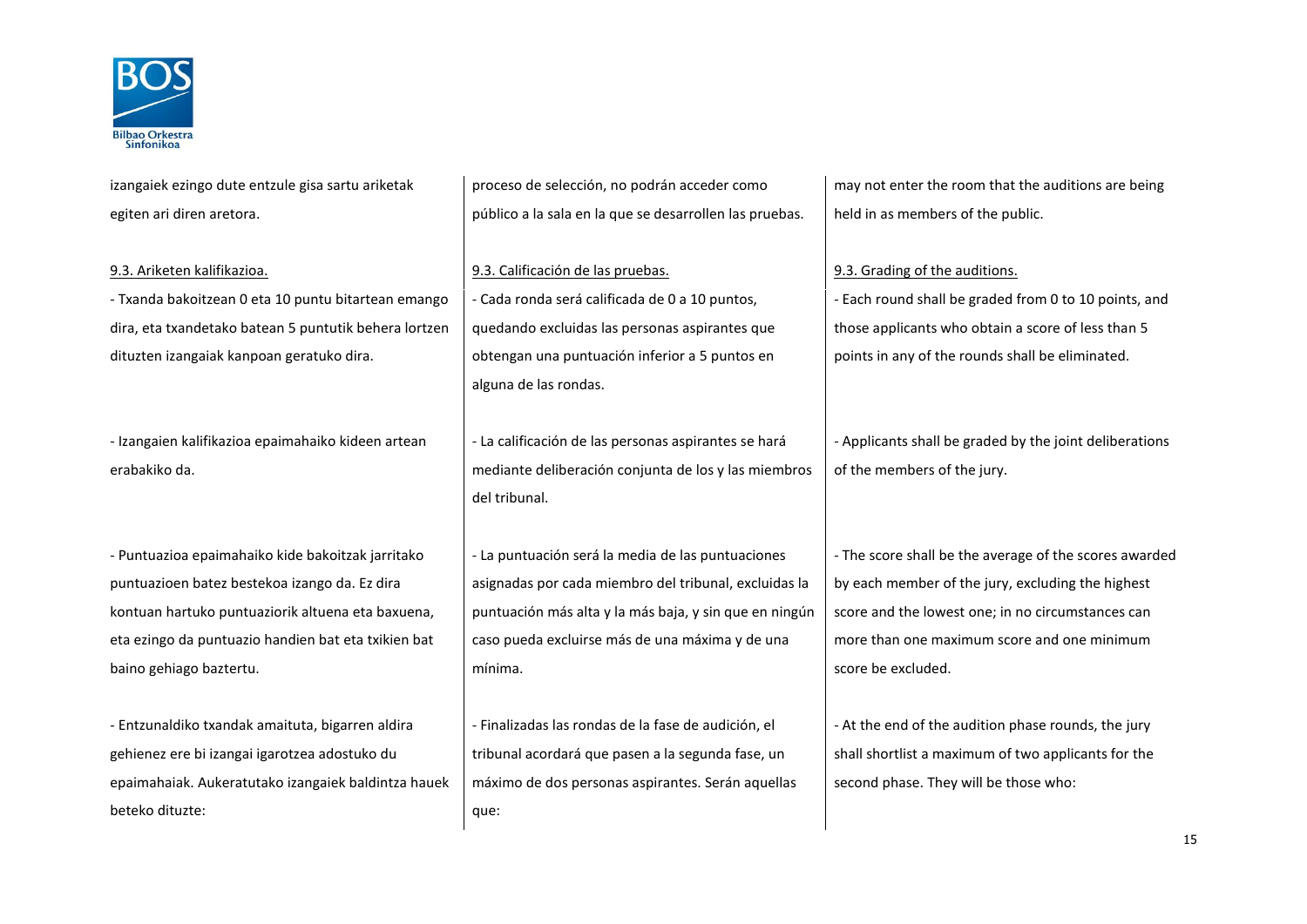

| Txanda guztiak gainditu izana, eta<br>a)               | Hayan superado todas las rondas, y<br>a)               | Have successfully complete all the rounds,<br>a)       |
|--------------------------------------------------------|--------------------------------------------------------|--------------------------------------------------------|
| Fase horretan puntuaziorik handiena lortu izana.<br>b) | Hayan obtenido la mayor puntuación en dicha<br>b)      | And have obtained the highest score in that<br>b)      |
|                                                        | fase.                                                  | phase.                                                 |
|                                                        |                                                        |                                                        |
| Berdinketa balego, epaimahaiko mahaiburuak             | En caso de empate, se resolverá a favor de las         | In the case of a tie, the applicants who have received |
| hoberen puntuatutako izangaien aldeko ebatziko         | personas aspirantes que hayan sido mejor puntuadas     | the highest scores from the Chair of the jury shall be |
| litzateke.                                             | por el presidente o la presidenta del tribunal.        | put forward.                                           |
|                                                        |                                                        |                                                        |
| Entzunaldiko emaitzak www.bilbaorkestra.eus            | Los resultados de la fase de audición se publicarán en | The results of the audition phase will be published on |
| webgunean argitaratuko dira.                           | la página web www.bilbaorkestra.eus                    | the website www.bilbaorkestra.eus                      |
|                                                        |                                                        |                                                        |
| 9.4. Entzunaldiko ariketetara entzule gisa joateko     | 9.4. Asistencia de público a las pruebas de la fase de | 9.4. Public attendance at audition phase.              |
| aukera.                                                | audición.                                              |                                                        |
| Ariketetara entzule gisa joateko aukera III.           | La asistencia de público a las pruebas se regula en el | Public attendance at auditions is regulated in         |
| eranskinean dago araututa.                             | Anexo III.                                             | Appendix III.                                          |
|                                                        |                                                        |                                                        |
| 10.- Orkestra probaldia.                               | 10.-Fase de prueba de orquesta.                        | 10.- Orchestra trial phase.                            |
|                                                        |                                                        |                                                        |
| Hautaketa prozesuaren azken aldian, izangaiek          | Como última fase del proceso de selección, se          | The last phrase of the selection process requires the  |
| orkestra-multzoarekin batera arituko dira, beraien     | establece una prueba de participación e integración    | applicant to try out as part of the orchestra.         |
| parte hartzea eta integrazioa neurtzeko.               | de las personas aspirantes en el conjunto orquestal.   |                                                        |
| 10.1. Orkestra probaldiko egutegia:                    | 10.1. Calendario de la prueba de orquesta:             | 10.1. Calendar for the trial:                          |
|                                                        |                                                        |                                                        |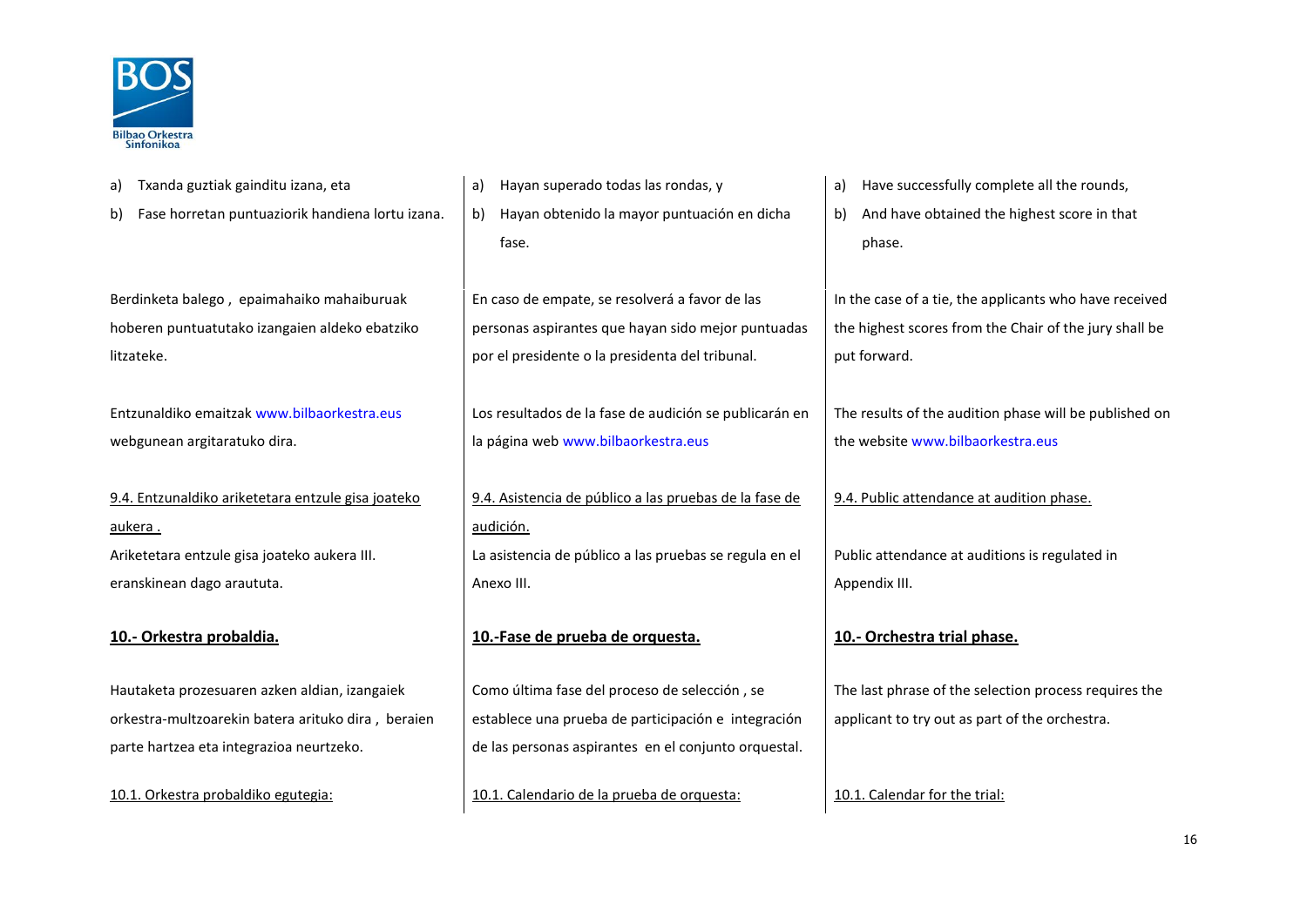

| Aldi honetan, izanagai bakoitzak BOSk 2022ko          | En esta fase, cada aspirante participará en tres       | In this phase, each applicant will take part in three  |  |
|-------------------------------------------------------|--------------------------------------------------------|--------------------------------------------------------|--|
| urriaren 3tik 2023ko urtarrilaren 20ra bitartean egin | programas a ejecutar por la BOS, en el período         | programmes to be performed by the BOS between          |  |
| beharreko hiru egitarauetan hartuko du parte.         | comprendido entre el 3 de octubre de 2022 y el 20 de   | October 3, 2022 and January 20, 2023.                  |  |
|                                                       | enero de 2023.                                         |                                                        |  |
|                                                       |                                                        |                                                        |  |
| 10.2. Orkestra probaldia burutzeko arauak.            | 10.2. Normas para el desarrollo de la prueba de        | 10.2. Rules for conducting the trials.                 |  |
|                                                       | orquesta.                                              |                                                        |  |
| Entzunaldia amaitu ostean, eta gehienez ere 7         | En el plazo máximo de 7 días, desde la finalización de | Within 7 days, from the end of the audition phase, the |  |
| eguneko epean, epaimahaiak informazioa helaraziko     | la fase de audición, el tribunal informará a las       | jury shall inform the applicants about the concert     |  |
| die izangaiei, BOS-k adierazitako aldian gauzatuko    | personas aspirantes sobre el concreto contenido y      | content and the dates of the programmes to be          |  |
| dituen egitarauen eduki zehatzari eta datei buruz.    | fechas de los programas que ejecutará la BOS en el     | performed by the BOS in the period in question.        |  |
|                                                       | período referido.                                      |                                                        |  |
|                                                       |                                                        |                                                        |  |
| Aurrekoa dela eta, izangai bakoitzak parte hartu nahi | En función de lo anterior, cada aspirante seleccionará | Based on the above, each applicant will select three   |  |
| dituen hiru egitarau aukeratuko ditu, eta             | tres programas en los que solicita participar, y lo    | programmes in which they wish to request               |  |
| epaimahaiari idatziz jakinaraziko dio.                | comunicará por escrito al tribunal.                    | participation, and will communicate this in writing to |  |
|                                                       |                                                        | the jury.                                              |  |
| Horretarako, gehienez, 10 eguneko epea izango du.     | Dispondrá al efecto de un plazo máximo de 10 días. La  | The applicant shall have 10 days to do so. Failure to  |  |
| Epearen barruan adierazitako informazioa jakinarazi   | falta de comunicación en plazo, implicará la exclusión | provide the information in time shall lead to the      |  |
| ezean, izangaia hautaketa prozesutik kanpo geratuko   | del proceso selectivo.                                 | applicant being excluded from the selection process.   |  |
| da.                                                   |                                                        |                                                        |  |
|                                                       |                                                        |                                                        |  |
| Hautatutako egitarauek baldintza hauek guztiak bete   | Los programas seleccionados deben cumplir todos y      | The selected programs must meet each and every one     |  |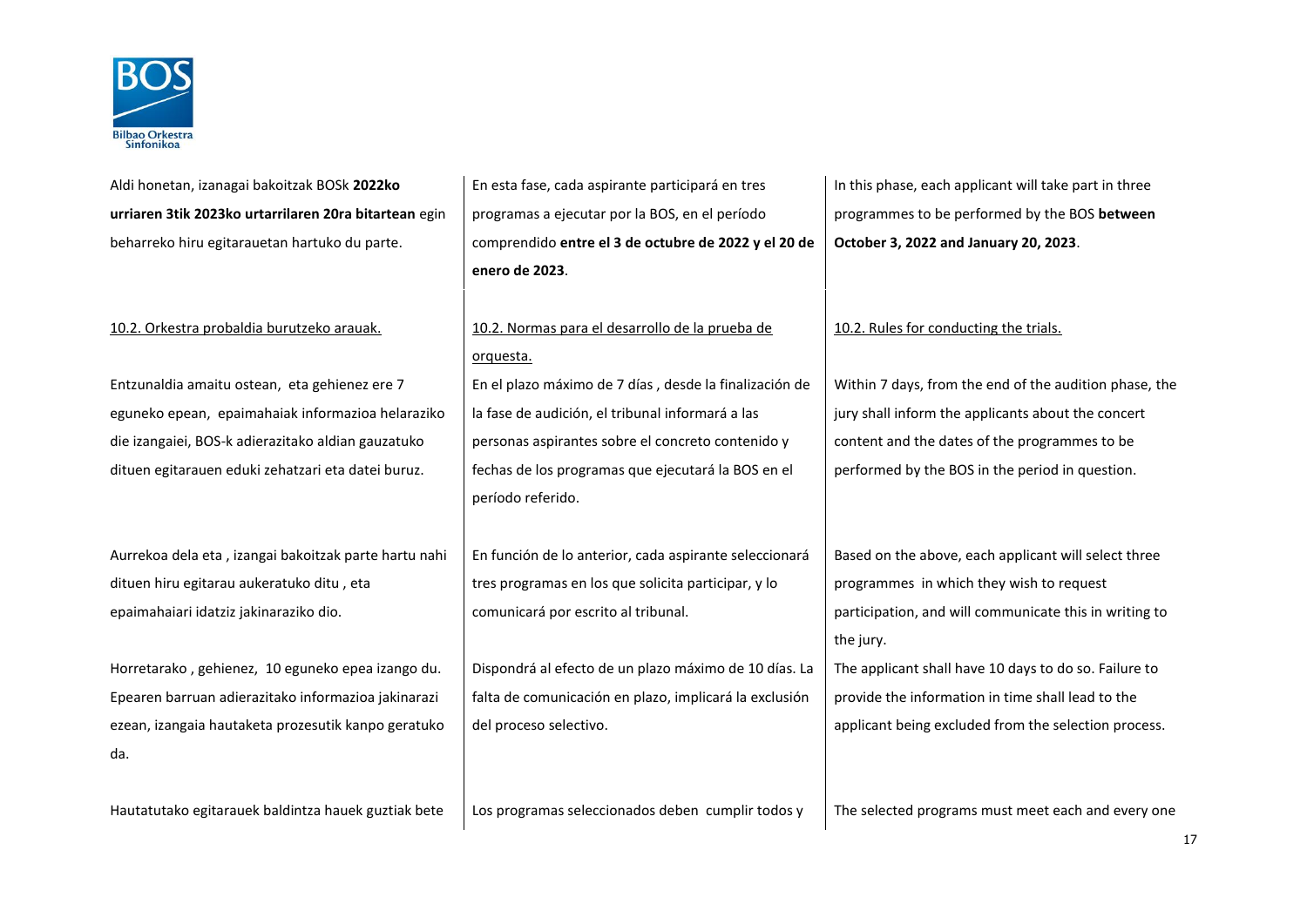

| behar dituzte:                                        | cada uno de los siguientes requisitos :                                                                | of the following requirements:                         |
|-------------------------------------------------------|--------------------------------------------------------------------------------------------------------|--------------------------------------------------------|
| Egitarau horietako bat gutxienez, eta bi gehienez,    | Al menos uno, y un máximo de dos, de tales                                                             | At least one, and a maximum of two, of such            |
| BOSen zuzendari titularrak zuzendu beharko ditu.      | programas deberá/n estar dirigido/s por el                                                             | programmes must be directed by the chief               |
|                                                       | director titular de la BOS.                                                                            | conductor of the BOS.                                  |
|                                                       |                                                                                                        |                                                        |
| Bi izangaiek ezingo dute egitarau berean parte hartu. | No podrán concurrir dos aspirantes en el mismo                                                         | Two applicants may not take part in the same           |
|                                                       | programa.                                                                                              | programme.                                             |
| Bi hautagaik egitarau bera aukeratzen badute,         | Si dos aspirantes seleccionasen el mismo programa, el                                                  | If two candidates choose the same programme, the       |
| epaimahaiak egitarau hori zozketa bidez esleituko dio | tribunal lo asignará por sorteo. En tal caso, la                                                       | jury will assign it via a draw. The person who does    |
| hautagaietako bati. Kasu horretan bigarren hautagaiak | persona no agraciada por el sorteo deberá seleccionar<br>not win the draw must choose a new programme. |                                                        |
| beste egitarau bat aukeratu beharko du.               | un nuevo programa.                                                                                     |                                                        |
| Beharrezkoa izanez gero, adierazi den operatiboa      | Si fuera preciso, se repetirá la operativa indicada                                                    | If necessary, the operation indicated will be repeated |
| errepikatuko egingo da hautagai bakoitzak hiru        | hasta garantizar que cada aspirante intervenga en tres                                                 | until each candidate is guaranteed to take part in     |
| egitarautan parte hartzen duela bermatu arte.         | programas, que cumplan todos y cada uno de los                                                         | three programmes, that meet each and every one of      |
| Egitarau horiek lehen adierazitako baldintza guzti-   | requisitos antes indicados.                                                                            | the aforementioned requirements.                       |
| guztiak beteko dituzte.                               |                                                                                                        |                                                        |
|                                                       |                                                                                                        |                                                        |
| Izangaiek modu justifikatuan aldez aurretik eskatuta, | El tribunal previa solicitud justificada de las personas                                               | The jury may authorise that the initially selected     |
| gerora sortutako gertakari larriengatik parte hartzea | aspirantes, basada en circunstancias graves y                                                          | programmes are changed provided that the applicant     |
| ezinezkoa den kasuetan, hasieran aukeratutako         | sobrevenidas que imposibiliten su participación, podrá                                                 | has submitted a reasoned request, based on serious     |
| egitarauak aldatzea baimendu ahal izango du           | autorizar el cambio de los programas inicialmente                                                      | circumstances that have occurred and which render it   |
| epaimahaiak.                                          | seleccionados.                                                                                         | impossible for the applicant to take part.             |
| Aurreko paragrafoan xedatutako kasuetan salbu,        | Salvo en el supuesto previsto en el párrafo anterior, la                                               | Except in the case envisaged in the above paragraph,   |
|                                                       |                                                                                                        |                                                        |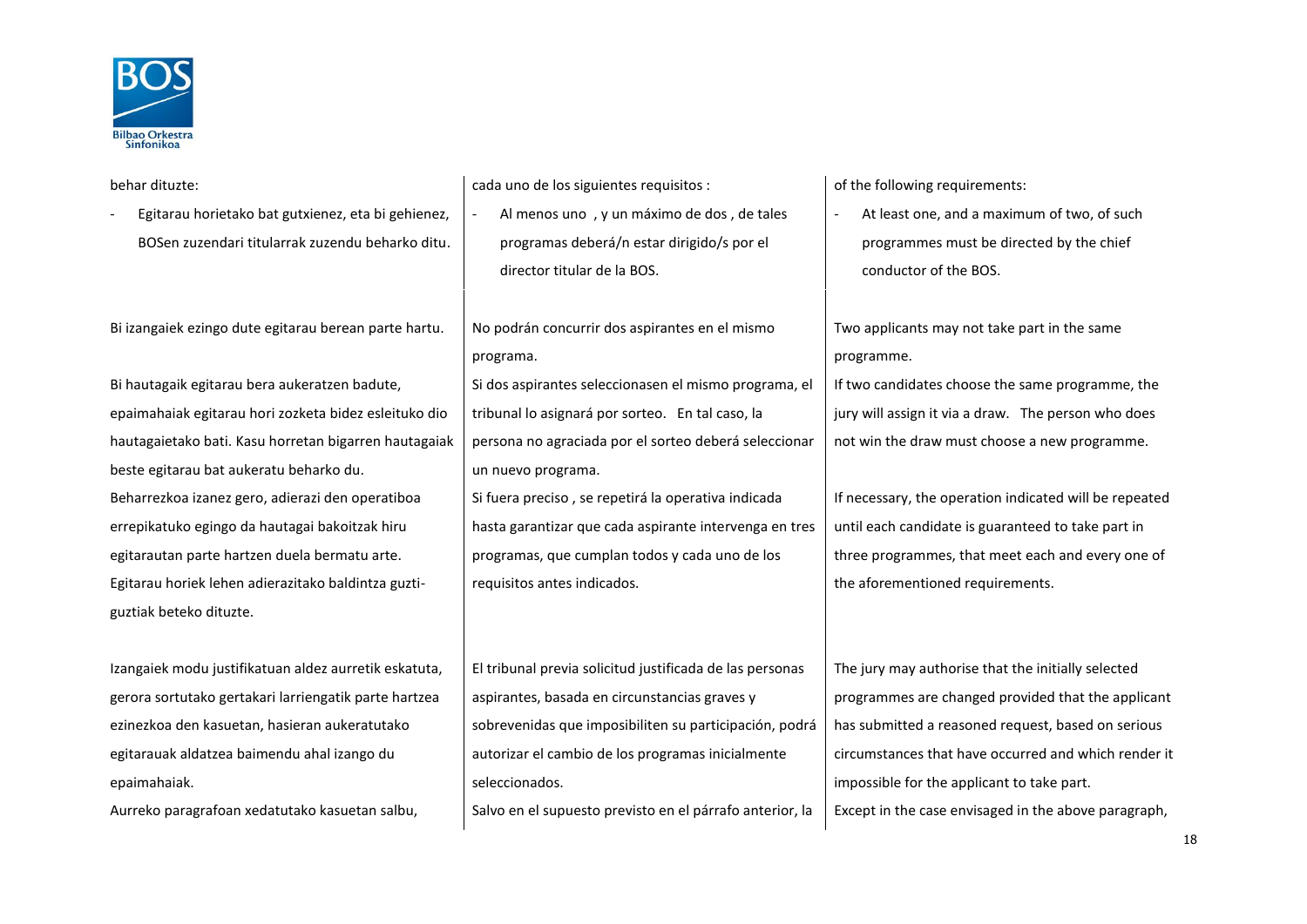

izangairen bat aukeratutako egitarauetan agertuko ez balitz, hautaketa prozesutik kanpo geratuko litzateke.

Izangaiek aldi baterako lan-kontratua sinatuko dute, adierazitako hiru egitarauetako bakoitzean parte hartzeagatik.

Lan-kontratuak emanaldi bakoitzerako sinatuko dira, probaldirik gabe.

Horietatik eratorritako eskubideak eta betebeharrak jendaurreko ikuskizunetako artisten lan-harreman bereziak arautzen dituen abuztuaren 1eko 1435/1985 Errege Dekretutik, Langileen Estatututik eta BOS-ren hitzarmen kolektibotik eratorritakoak izango dira.

Emanaldi zehatzetarako aldi baterako kontratuak emanaldiak osorik bete ostean iraungiko dira, aldez aurretik jakinarazteko beharrik gabe.

Ez da beharrezkoa izango aldi-baterako kontratu hori sinatzea BOSekin mugagabeko lan-kontratu baten bidez lotuta dauden izangaientzat.

incomparecencia de las personas aspirantes en alguno de los programas seleccionados, implicará su exclusión del proceso selectivo.

Las personas aspirantes suscribirán un contrato de trabajo de duración determinada por cada una de sus participaciones en los tres programas referidos. Los contratos de trabajo serán celebrados por cada actuación, sin estar sometidos a periodo de prueba.

Los derechos y obligaciones derivados de cada uno de los mismos serán los que se derivan del Estatuto de los Trabajadores, del Real Decreto 1435/1985, de 1 de agosto, por el que se regula la relación laboral especial de los artistas en espectáculos públicos, y el convenio colectivo de la BOS.

Los referidos contratos de duración determinada por actuación concreta se extinguirán por el total cumplimiento del mismo, sin necesidad de preaviso. No será preciso suscribir dicho contrato de duración determinada , para las personas aspirantes que ya estén vinculadas con la BOS mediante un contrato de trabajo de duración indefinida.

the non-appearance of the applicants in any of the selected programmes shall lead to the applicant being excluded from the selection process.

The applicants shall sign a fixed term-term employment contract for each of their participations in the three programmes in questions. The employment contracts shall be entered into for each performance, without being subject to a trial period.

The rights and obligations arising from each contract shall be those arising from the Workers' Statute, from Royal Decree 1435/1985, of 1 August, regulating the special relationship of artists in public performance, and the BOS collective agreement.

The aforementioned fixed-term contract per specific performance shall be fully discharge at the end of the performance, without any need for notice. It will not be necessary to sign said fixed-term contract for applicants who are already linked to the BOS through an unlimited employment contract.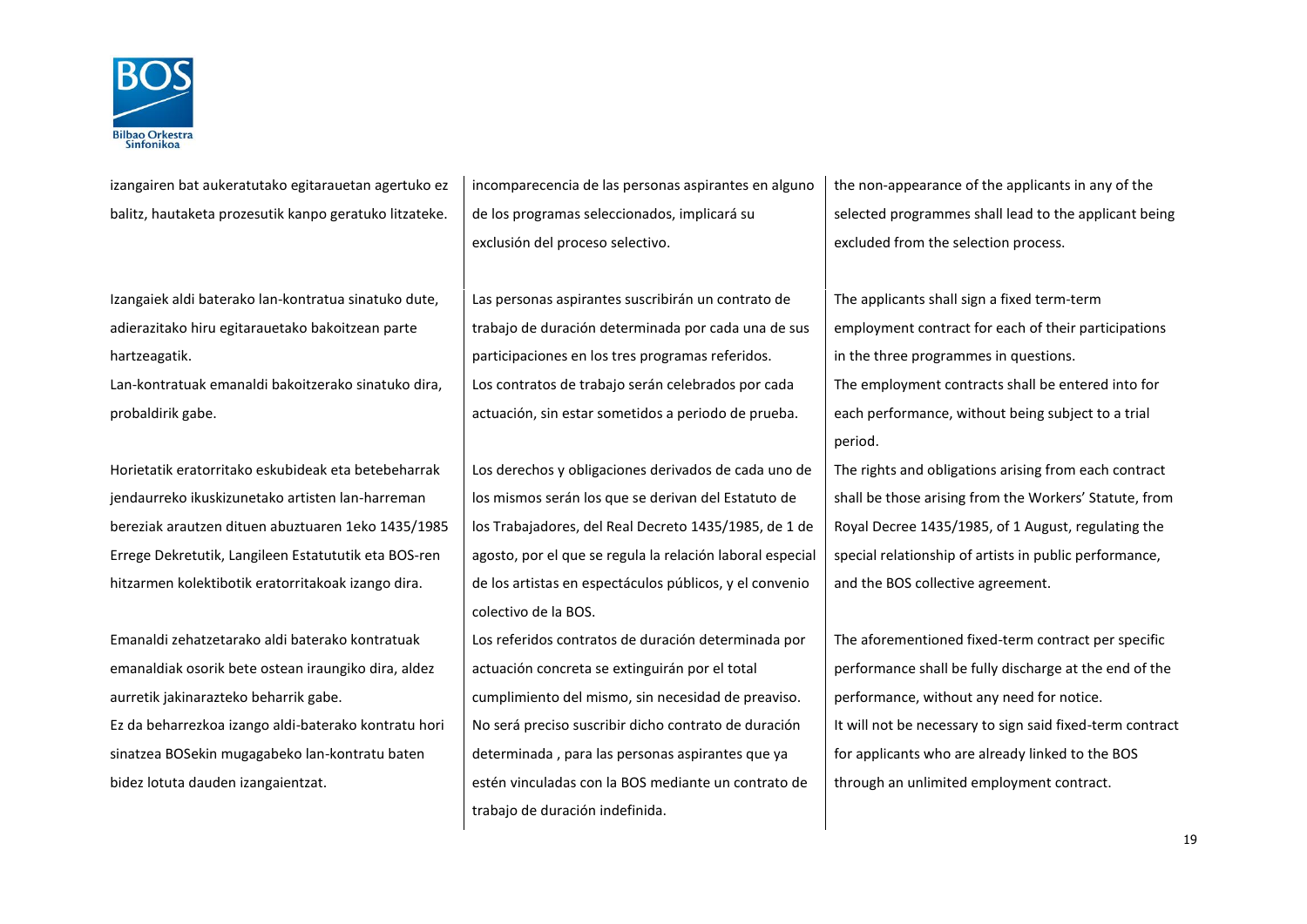

Ariketa hori nola gauzatzen ari den ikusita, epaimahaiak izangaietako batek aurrez zehaztutako hiru egitarauak ez amaitzea erabaki dezake; izangaiak hautaketa prozesutik kanpo geratzea ekarriko du horrek.

Orkestra probaldia kalifikatzeko, epaimahaiak honako

alderdi hauek hartuko ditu kontuan:

- Musika-egitarau bakoitzaren aldez aurretiko prestakuntza.
- Saileko eta, oro har, orkestrako erritmo, soinu eta musika eskakizunetara, eta bakarlarien eta musika-zuzendaritzaren aginduetara egokitzeko gaitasuna.
- Talde-lanean duen integrazioa, bai entseguetan, bai kontzertuetan.

Aldi honetan 0 eta 15 puntu bitartean emango dira, eta 7,5 puntutik behera lortzen dituzten izangaiak

A la vista del desarrollo de esta prueba , el tribunal podrá decidir que alguna de las personas aspirantes no agote los tres programas previstos , lo que supondrá su exclusión del proceso selectivo.

10.3. Orkestra probaldiaren kalifikazioa. 10.3. Calificación de la prueba de orquesta. 10.3. Grading the trials. Para calificar la prueba de orquesta , el tribunal tomará en consideración los siguientes aspectos :

- La capacidad de adaptación a los requerimientos rítmicos, sonoros y musicales de la sección, y de la orquesta en su conjunto, así como a las indicaciones de los/las solistas y la dirección musical.
- La integración en el desarrollo del trabajo en equipo, tanto en los ensayos como en los conciertos.

Esta fase será calificada de 0 a 15 puntos, quedando excluidas las personas aspirantes que obtengan una Depending on how the trial progresses, the jury may decide that some of the applicants shall not complete the three scheduled programmes, which shall lead to the applicant being excluded from the selection process.

In order to mark the orchestra test, the jury will take into consideration the following aspects:

- La preparación previa de cada programa musical.  $\vert \cdot \vert$  The prior preparation of each music programme.
	- The ability to adapt to the rhythm, sound and music requirements of the section, and of the orchestra as a whole, as well as the indications of the soloists and the musical direction.
	- Integration in the development of team work, both during rehearsals and concerts.

This phase shall be graded from 0 to 15 points, and those applicants who obtain a score of less than 7,5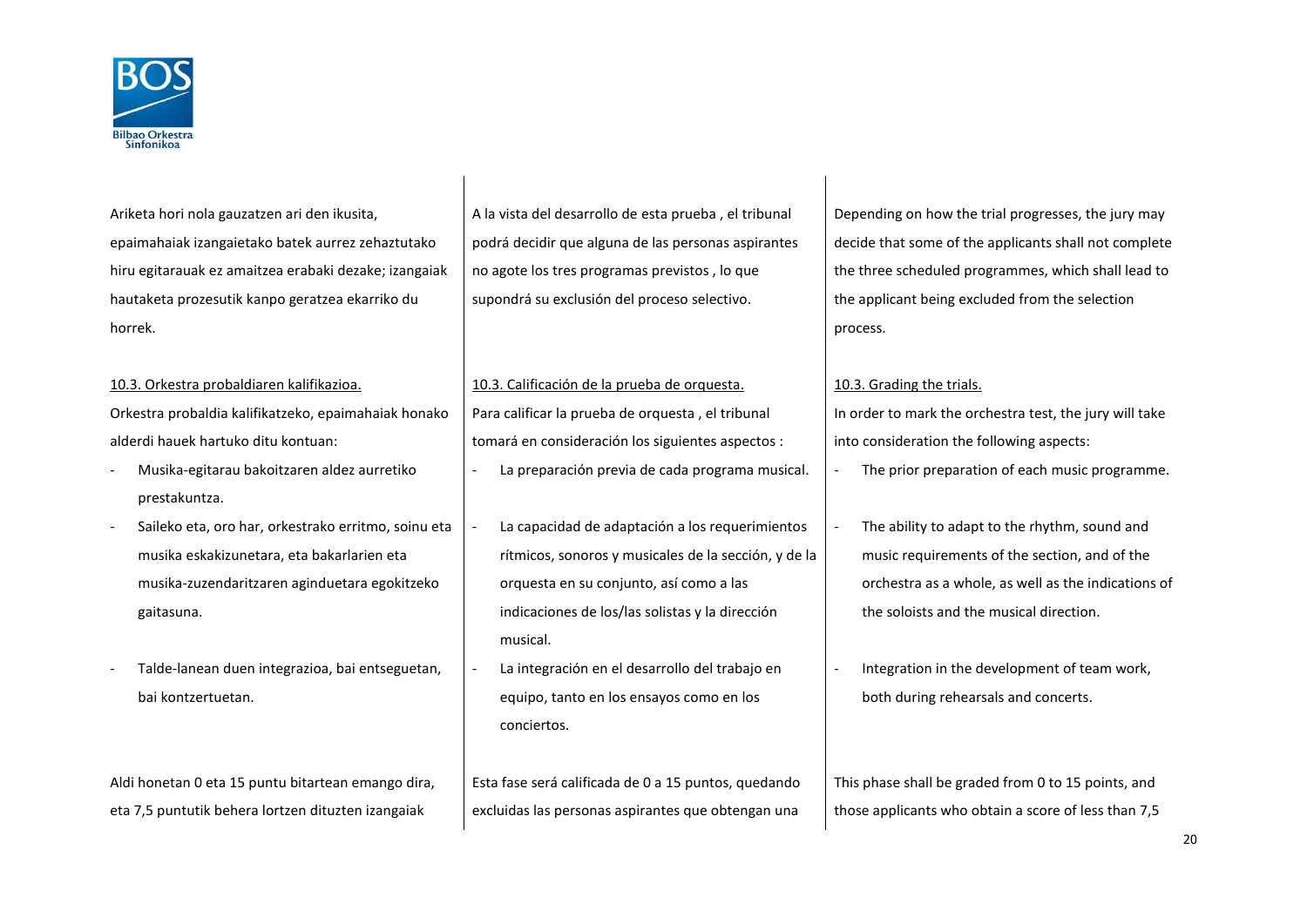

| kanpoan geratuko dira.                              | puntuación inferior a 7,5 puntos.                      | points in any of the rounds shall be eliminated.         |  |
|-----------------------------------------------------|--------------------------------------------------------|----------------------------------------------------------|--|
|                                                     |                                                        |                                                          |  |
| Izangaien kalifikazioa epaimahaiko kideen artean    | La calificación de las personas aspirantes se hará     | Applicants shall be graded by the joint deliberations of |  |
| erabakiko da.                                       | mediante deliberación conjunta de los y las miembros   | the members of the jury.                                 |  |
|                                                     | del tribunal.                                          |                                                          |  |
|                                                     |                                                        |                                                          |  |
| Puntuazioa epaimahaiko kide bakoitzak jarritako     | La puntuación será la media de las puntuaciones        | The score shall be the average of the scores awarded     |  |
| puntuazioen batez bestekoa izango da. Ez dira       | asignadas por cada miembro del tribunal, excluidas la  | by each member of the jury, excluding the highest        |  |
| kontuan hartuko puntuaziorik altuena eta baxuena,   | puntuación más alta y la más baja, y sin que en ningún | score and the lowest one; in no circumstances can        |  |
| eta ezingo da puntuazio handien bat eta txikien bat | caso pueda excluirse más de una máxima y de una        | more than one maximum score and one minimum              |  |
| baino gehiago baztertu.                             | mínima.                                                | score be excluded.                                       |  |
|                                                     |                                                        |                                                          |  |
| Orkestra probaldiko emaitzak www.bilbaorkestra.eus  | Los resultados de la prueba de orquesta se publicarán  | The results of the orchestra trial will be published on  |  |
| webgunean argitaratuko dira.                        | en la página web www.bilbaorkestra.eus                 | the website www.bilbaorkestra.eus                        |  |
|                                                     |                                                        |                                                          |  |
| 11.- Azken kalifikazioa, hautatuen zerrenda eta     | 11.-Calificacion final,<br>relación de personas        | 11.-Final grade, list of people selected and             |  |
| epaimahaiaren proposamena.                          | seleccionadas y propuesta del tribunal.                | proposal by the jury.                                    |  |
|                                                     |                                                        |                                                          |  |
| Azken kalifikazioa lortzeko, batu egingo dira       | La calificación final se obtendrá por la suma de las   | The final grade will be obtained via the sum of the      |  |
| entzunaldian eta, orkestra probaldian eskuratutako  | puntuaciones obtenidas en la fase de audición y, en la | scores obtained in the audition phase and in the         |  |
| puntuak. Azken kalifikazioak erabakiko du izangaien | fase de prueba de orquesta, y determinará el orden de  | orchestra trial phase, and will determine the order of   |  |
| hurrenkera.                                         | prelación de las personas aspirantes.                  | precedence of the candidates.                            |  |
|                                                     |                                                        |                                                          |  |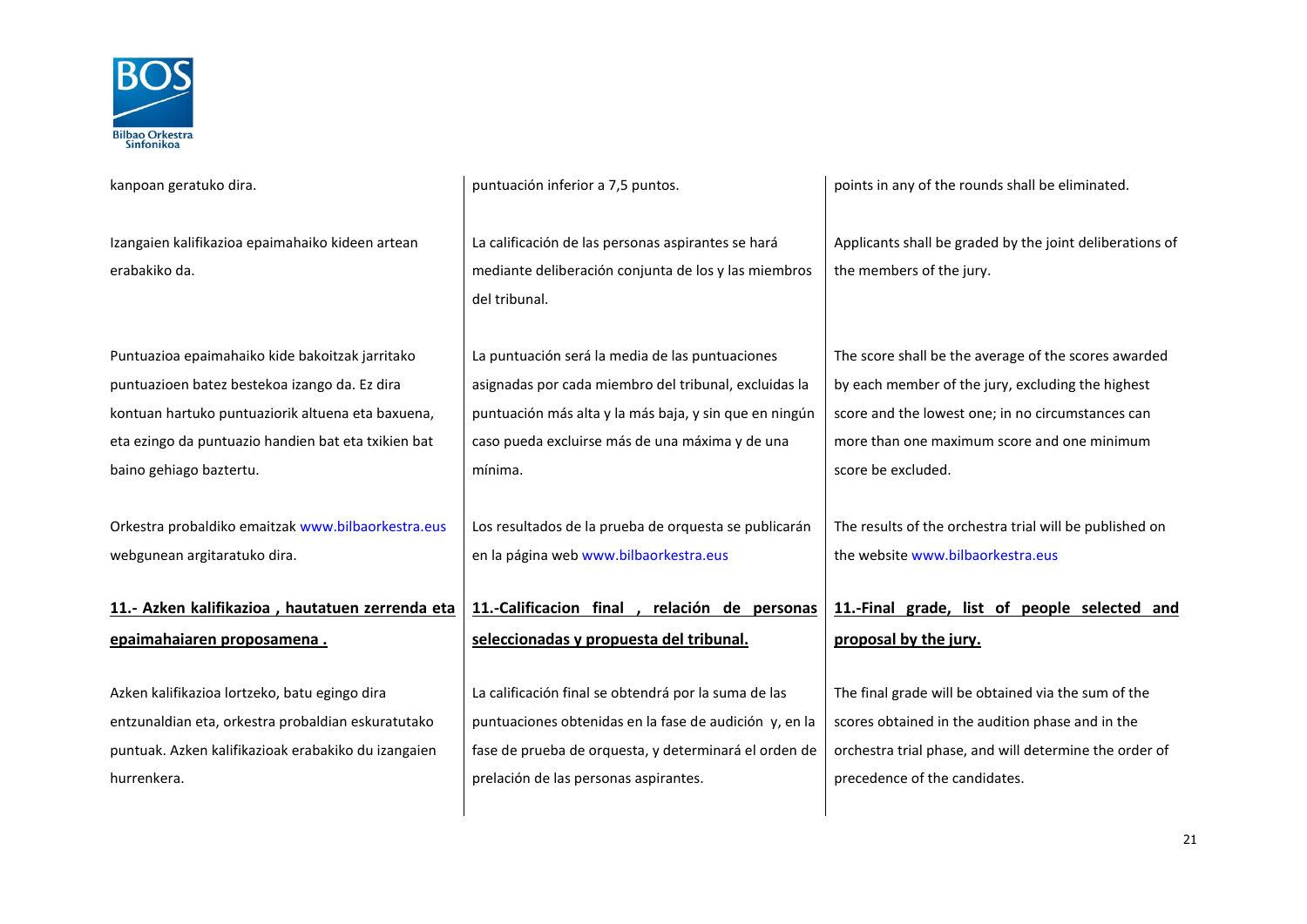

| Berdinketa balego, hautaketa-prozesuko bigarren                                                                                                                  | En caso de empate, se resolverá a favor de la persona                                                                                                                              | In the event of a tie, it will be decided in favour of the                                                                                                  |
|------------------------------------------------------------------------------------------------------------------------------------------------------------------|------------------------------------------------------------------------------------------------------------------------------------------------------------------------------------|-------------------------------------------------------------------------------------------------------------------------------------------------------------|
| aldian epaimahaiko mahaiburuak hoberen                                                                                                                           | mejor puntuada en la última fase por el presidente o                                                                                                                               | person with the highest score in the last phase by the                                                                                                      |
| puntuatutako izangaiaren alde ebatziko litzateke.                                                                                                                | la presidenta del tribunal.                                                                                                                                                        | chairperson of the jury.                                                                                                                                    |
| Epaimahaiak lanpostua hutsik uztea erabaki dezake.                                                                                                               | El tribunal podrá declarar desierta la convocatoria.                                                                                                                               | The jury might declare the audition process to be null<br>and void.                                                                                         |
| Azken kalifikazioaren ondoren, Epaimahaiak                                                                                                                       | Tras la calificación final, el Tribunal elaborará la                                                                                                                               | After the final grade, the Jury will prepare the list of                                                                                                    |
| hautatuen zerrenda burutuko du. Lortutako                                                                                                                        | relación de personas seleccionadas, por orden de                                                                                                                                   | selected candidates, in order of their scores, and will                                                                                                     |
| puntuazioen baturak ezarriko du hurrenkera.                                                                                                                      | puntuación, y formulará la correspondiente propuesta                                                                                                                               | formulate the corresponding hiring proposal by                                                                                                              |
| Epaimahaiak BOS-ren zuzendari nagusiari bidaliko dio                                                                                                             | de contratación mediante la remisión de dicha                                                                                                                                      | sending said list to the general manager of BOS.                                                                                                            |
| zerrenda hori eta kontratatzeko proposamena egingo                                                                                                               | relación al director general de la BOS.                                                                                                                                            |                                                                                                                                                             |
| du.                                                                                                                                                              |                                                                                                                                                                                    |                                                                                                                                                             |
| Azken kalifikazioa, hautatuen zerrenda eta<br>epaimahaiaren proposamena www.bilbaorkestra.eus<br>webgunean argitaratuko dira.                                    | La calificación final, la relación de personas<br>seleccionadas y la propuesta del tribunal, se<br>publicarán en la página web www.bilbaorkestra.eus                               | The final grade, the list of selected candidates and the<br>proposal by the jury will be published on the website<br>www.bilbaorkestra.eus                  |
| 12. Kontratazioa eta lanera sartzera.                                                                                                                            | 12. Contratación e incorporación.                                                                                                                                                  | 12. Hiring and taking up the post.                                                                                                                          |
| Kontratua sinatzeko orduan, izangaiak jarraian<br>zehazten diren dokumentuak aurkeztu beharko ditu<br>BOS-n:<br>BOS-ren Prebentzio Zerbitzuaren aldeko txostena, | En el momento de su contratación, la persona<br>candidata presentará en la BOS los documentos que<br>se especifican seguidamente:<br>Informe apto del Servicio de Prevención de la | At the time that they are hired, applicants must<br>submit to the BOS the documents specified below:<br>Suitability report by the Prevention Service of BOS |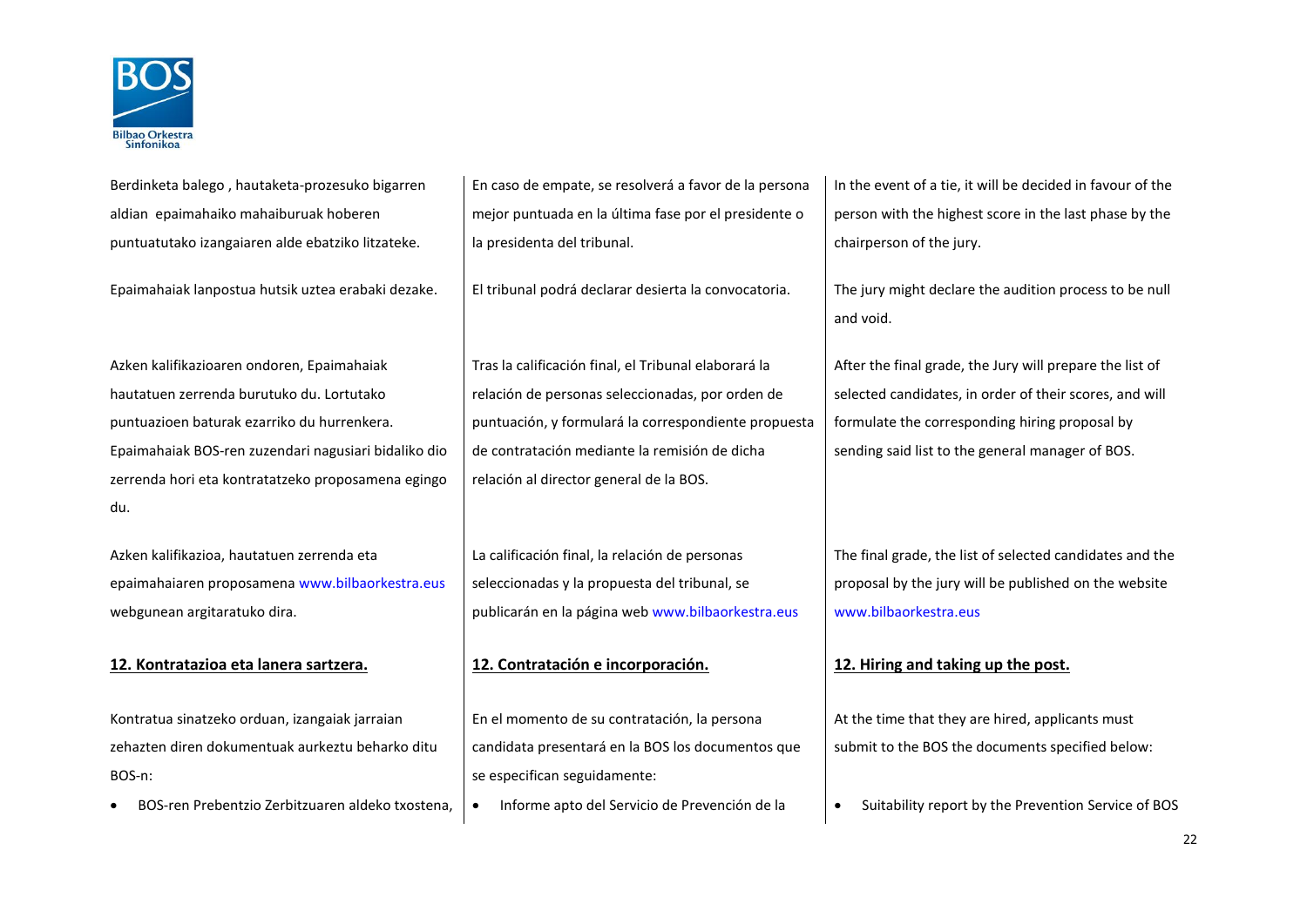

| lanpostuko eginkizunak betetzeko eskatutako<br>gaitasun funtzionala duela egiaztatzen duena.<br>Langabezian eta dagokion enplegu-zerbitzuan<br>$\bullet$<br>izena emanda dagoela egiaztatzen duen agiria.                                                                                            | BOS, para acreditar que cuenta con la capacidad<br>funcional requerida para el desempeño del<br>puesto.<br>Documento acreditativo de encontrarse en<br>$\bullet$<br>situación de desempleo, e inscrito o inscrita como<br>demandante en el correspondiente servicio<br>público de empleo. | accrediting that the holder has the required<br>functional capacity to perform the job.<br>Document proving of being unemployed and<br>$\bullet$<br>registered as looking for work in the<br>corresponding public employment agency.                                                                          |  |
|------------------------------------------------------------------------------------------------------------------------------------------------------------------------------------------------------------------------------------------------------------------------------------------------------|-------------------------------------------------------------------------------------------------------------------------------------------------------------------------------------------------------------------------------------------------------------------------------------------|---------------------------------------------------------------------------------------------------------------------------------------------------------------------------------------------------------------------------------------------------------------------------------------------------------------|--|
| Aukeratutako izangaia orkestrara lanera sartuko da<br>aipatzen den egunean: 2023ko martxoaren 20a.                                                                                                                                                                                                   | La persona candidata propuesta, deberá incorporarse<br>a la orquesta en la fecha que se indica: 20 de marzo<br>de 2023.                                                                                                                                                                   | The proposed applicant must take up their post with<br>the orchestra on the dates shown below: March 20,<br>2023.                                                                                                                                                                                             |  |
| Izangaien bat, justifikatutako arrazoirik eman gabe,<br>lehen adierazitako egunean orkestrara lanera sartuko<br>ez balitz,, lanpostuari uko egin diola ulertuko litzateke.<br>Izangaiak izan ditzakeen kompromezuak, lanekoak<br>zein profesionalak, ez dira justifikatutako arrazoitzat<br>hartuko. | Se entenderá que renuncia al puesto quién, sin causas<br>justificadas, no se incorpore a la orquesta en la fecha<br>antes señalada. No se considerarán como causas<br>justificadas, las derivadas de compromisos laborales o<br>profesionales de la persona candidata.                    | Whoever, without due cause, does not take up their<br>post with the orchestra on the aforementioned date<br>shall be deemed to have turned down the post.<br>Causes resulting from any working or professional<br>commitments that the applicant may have shall not be<br>considered to be justified grounds. |  |
| Izangaia lanera sartuko ez balitz, hautaketa-prozesuko<br>bi aldiak gainditu eta aipatutako uko egitearen<br>ondorioz deitutako plaza-kopuruan sartzen den<br>izangaia kontratatzeko proposamena egingo du                                                                                           | Caso de no incorporación, el tribunal formulará<br>propuesta de contratación a favor de quien, habiendo<br>superado ambas fases del proceso de selección,<br>tuviera cabida en el número de puestos convocados a                                                                          | If the post is not taken up, the jury shall draw up a<br>proposal to hire the applicant who had passed the<br>both phases of the selection process, and would be<br>next in line for the posts that have been announced as                                                                                    |  |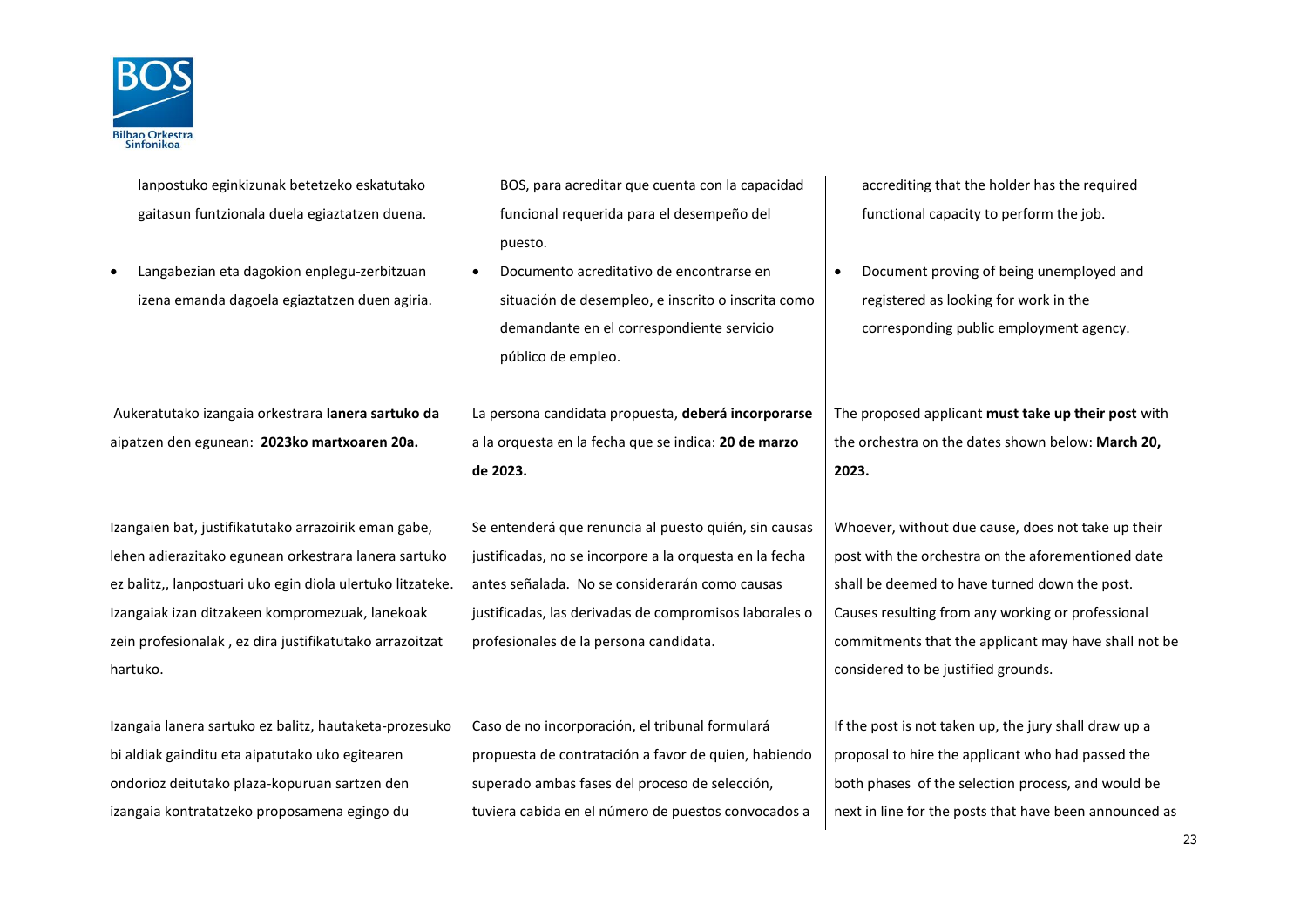

epaimahaiak. consecuencia de la referida renuncia. a result of the aforementioned rejection.

Proposatutako izangaiak ez badu bere dokumentazioa aurkezten edo ez baditu eskatutako betekizunak betetzen, ezin izango da kontratatua izan eta bere saioak baliogabetu egingo dira. Kasu horretan, ariketak gainditu eta aipatutako baliogabetzearen ondorioz deitutako plaza-kopuruan sartzen den izangaia kontratatzeko proposamena egingo du epaimahaiak. Si la persona candidata no presentara su documentación o no reuniera los requisitos exigidos, no podrá ser contratada, y quedarán anuladas todas sus actuaciones. En éste caso, el tribunal formulará propuesta de contratación a favor de quien, habiendo superado las pruebas, tuviera cabida en el número de puestos convocados a consecuencia de la referida anulación. If the applicant does not submit their documentation or does not meet the necessary requirements, they cannot be hired and all their proceedings shall be cancelled. In this case, the jury shall draw up a proposal to hire the applicant who had passed the auditions, and would be next in line for the posts that have been announced, as a result of the aforementioned cancellation. Ezingo da deitutako lanpostu-kopurua baino kontratu gehiago gauzatu. No se podrán formalizar mayor número de contratos que el de puestos convocados. The number of contracts to be formalised shall be no greater than the number of vacancies announced. Ardurapeko adierazpena: Kontratuak kontratatutako pertsonak sinatutako ardurapeko adierazpena jasoko du, bigarren oinarriaren e) puntuan jasotako baldintzak betetzen dituela adierazteko. Declaración responsable: El contrato recogerá una declaración responsable de la persona contratada, manifestando que reúne los requisitos recogidos en el ordinal e) de la base segunda. Affidavit: The contract shall include an affidavit by the contracted person, stating that they meet the requirements set out in e) of the Second Term and Condition. **13. Lan-poltsa. 13. Bolsa de trabajo. 13. Job bank.** Hautatu ez dituzten baina entzunaldiko lehen txanda | Las personas aspirantes no seleccionadas, y que hayan | Applicants who have not been selected and have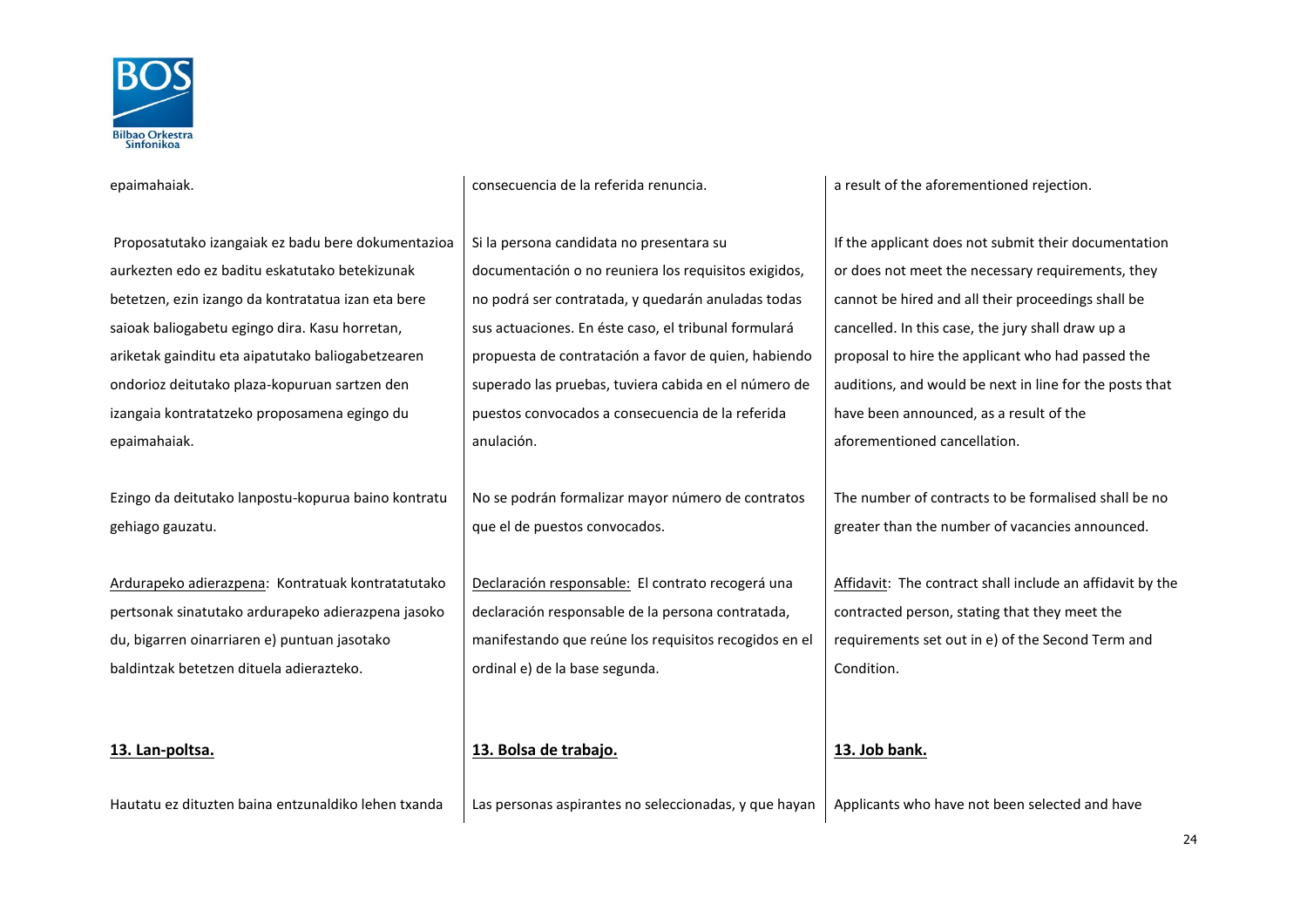

gainditu duten izangaiak , BOS-ko beraien instrumentuko lan-poltsan sartuko dira.

Lan-poltsan sartzeak ez du inola ere bermatzen BOSk kontratatzea, eta ez du aitortzen lan-poltsako izangaien lan-eskubiderik, BOSk orkestraren beharren arabera eta ebaluazio artistikoaren eta poltsako kudeaketa-arauen arabera deitzeko aukera salbu.

## **14. Gorabeherak. 14. Incidencias. 14. Incidents.**

Epaimahaiak baimena dauka aurkezten zaizkion zalantzak argitzeko eta dagozkion erabakiak hartzeko, hautaketa prozesua behar bezala egin dadin, oinarri hauetan ezarri ez den guztiari dagokionez.

## **15. Gida azkarra. 15. Guía rápida. 15. Rapid guide.**

superado la primera ronda de la fase de audición, pasarán a engrosar la bolsa de trabajo de la BOS en su instrumento.

La inclusión en la bolsa de trabajo no garantiza en ningún caso la contratación por la BOS, así como tampoco supone el reconocimiento de derecho laboral alguno a favor de las personas integrantes de la misma, salvo el de ser llamado o llamada por la BOS conforme a las necesidades de la orquesta, y de acuerdo al orden resultante de la evaluación artística y de las normas de gestión de la bolsa.

El tribunal queda autorizado para resolver las dudas que se presenten y tomar los acuerdos necesarios para el buen orden del proceso selectivo, en todo lo no previsto en estas bases.

1) Non, nola eta noiz eman behar dut izena ? 1) ¿Dónde , cómo y cuándo debo inscribirme? 1) Where, how and when should I register? MUVAC (http://www.muvac.com) web plataforman | Debes inscribirte por internet en la plataforma web | You must register online on the web platform MUVAC

passed the first round of the audition phase, shall go on to join the BOS job bank on the instrument.

Inclusion in the job bank does not in any circumstances guarantee being hired by the BOS, nor does it mean any recognition of any workers'rights that members of the orchestra may have, except for the right to be called up by the BOS in accordance with the orchestra's needs, in the order resulting from the artistic assessment process according to the rules on managing the job bank.

The jury is authorised to resolve any doubts that may occur and take the necessary measures to ensure the smooth running of the selection process in all matters not envisaged in these rules.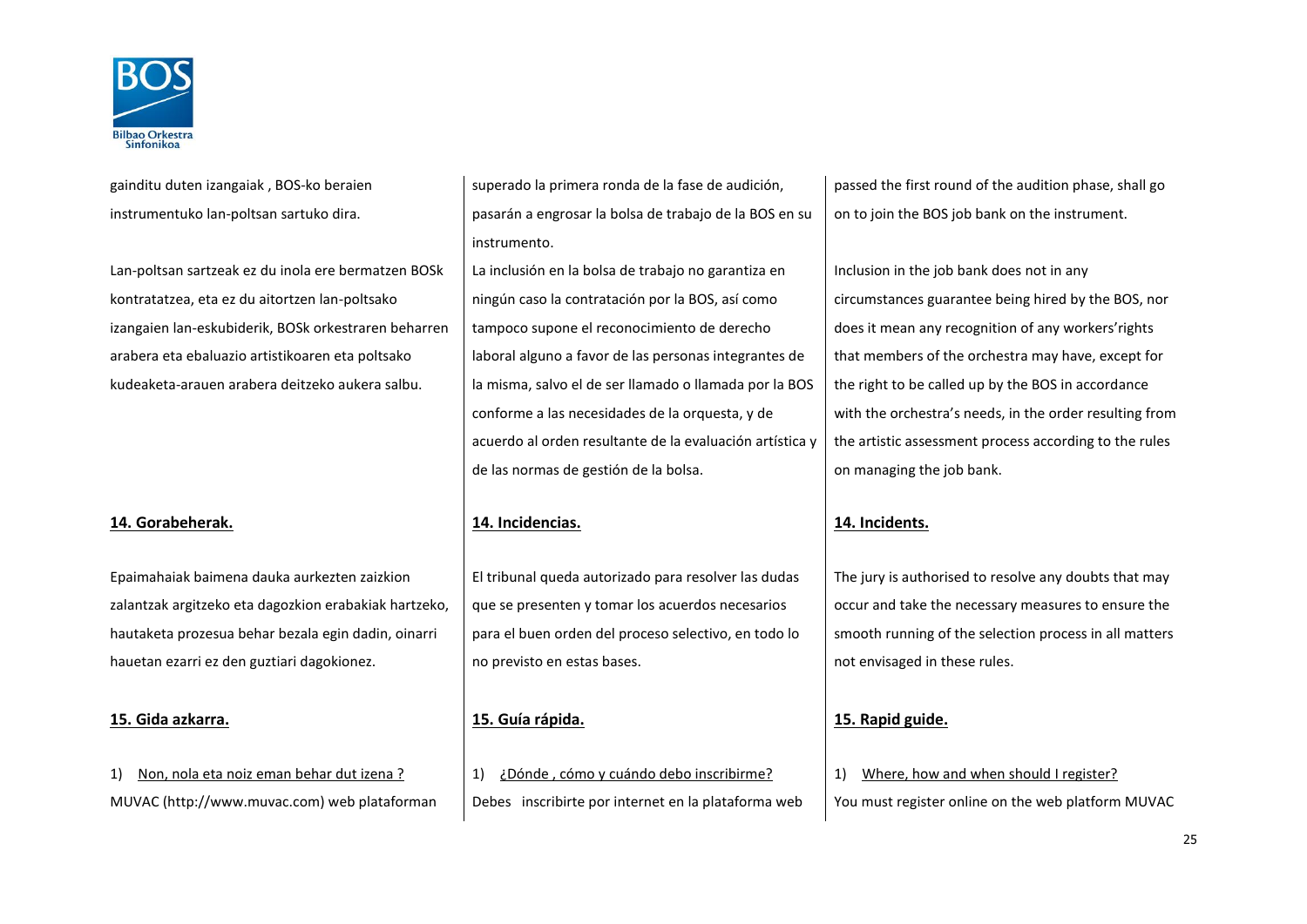

|                                                  | eman behar duzu izena internet bidez.             |                                                  | MUVAC (http://www.muvac.com).                             | (http://www.muvac.com).                             |                                                      |
|--------------------------------------------------|---------------------------------------------------|--------------------------------------------------|-----------------------------------------------------------|-----------------------------------------------------|------------------------------------------------------|
|                                                  | Izena emateko epea 2022ko ekainaren 24an amaituko |                                                  | El plazo de inscripción, finalizará el día 24 de junio de | The registration deadline shall be the 24th of June |                                                      |
| da.                                              |                                                   | 2022.                                            |                                                           | 2022.                                               |                                                      |
|                                                  |                                                   |                                                  |                                                           |                                                     |                                                      |
| 2)                                               | Zein dokumentu aurkeztu behar ditut               | 2)                                               | ¿Qué documentos debo aportar                              |                                                     | Which is the compulsory documentation?               |
|                                                  | derrigorrez?                                      |                                                  | obligatoriamente?                                         |                                                     |                                                      |
|                                                  | Indarreko NANaren, nortasun-agiriaren, AIZren     |                                                  | Copia completa del DNI, tarjeta de identidad, NIE         |                                                     | Full copy of a currently valid national ID card, NIE |
|                                                  | edo pasaportearen kopia osoa.                     |                                                  | o pasaporte, todos ellos en vigor.                        |                                                     | or passport.                                         |
|                                                  | Eskatutako tituluaren kopia.                      |                                                  | Copia del título exigido.                                 |                                                     | Copy of the required qualification.                  |
|                                                  | Europar Erkidegotik kanpoko langileen kasuan,     |                                                  | Para las personas trabajadoras no comunitarias,           |                                                     | For non-EU workers, full copy of a currently valid   |
|                                                  | Espainian lan egiteko eta bizitzeko indarreko     |                                                  | copia completa del permiso en vigor de trabajo y          |                                                     | work and residence permit in Spain.                  |
|                                                  | baimenaren kopia osoa.                            |                                                  | residencia en España.                                     |                                                     |                                                      |
|                                                  |                                                   |                                                  |                                                           |                                                     |                                                      |
| 3)                                               | Non izan dezaket hautaketa-prozesuaren urratsen   | 3)                                               | ¿Dónde me informo sobre la marcha del proceso             |                                                     | 3) Where can I follow the selection process?         |
|                                                  | berri?                                            |                                                  | selectivo?                                                |                                                     |                                                      |
|                                                  | Hautaketa-prozesuari buruzko informazio guztia    |                                                  | Toda la información relativa al proceso selectivo se      |                                                     | All the information related to the selection process |
| www.bilbaorkestra.eus webgunean argitaratuko da. |                                                   | publicará en la página web www.bilbaorkestra.eus |                                                           | will be published on the website                    |                                                      |
|                                                  |                                                   |                                                  |                                                           |                                                     | www.bilbaorkestra.eus                                |
|                                                  |                                                   |                                                  |                                                           |                                                     |                                                      |
|                                                  | Bilbon, 2022ko maiatzaren 24an.                   |                                                  | Bilbao, a 24 de mayo de 2022                              |                                                     | Bilbao, on the 24th of May 2022                      |
|                                                  |                                                   |                                                  |                                                           |                                                     |                                                      |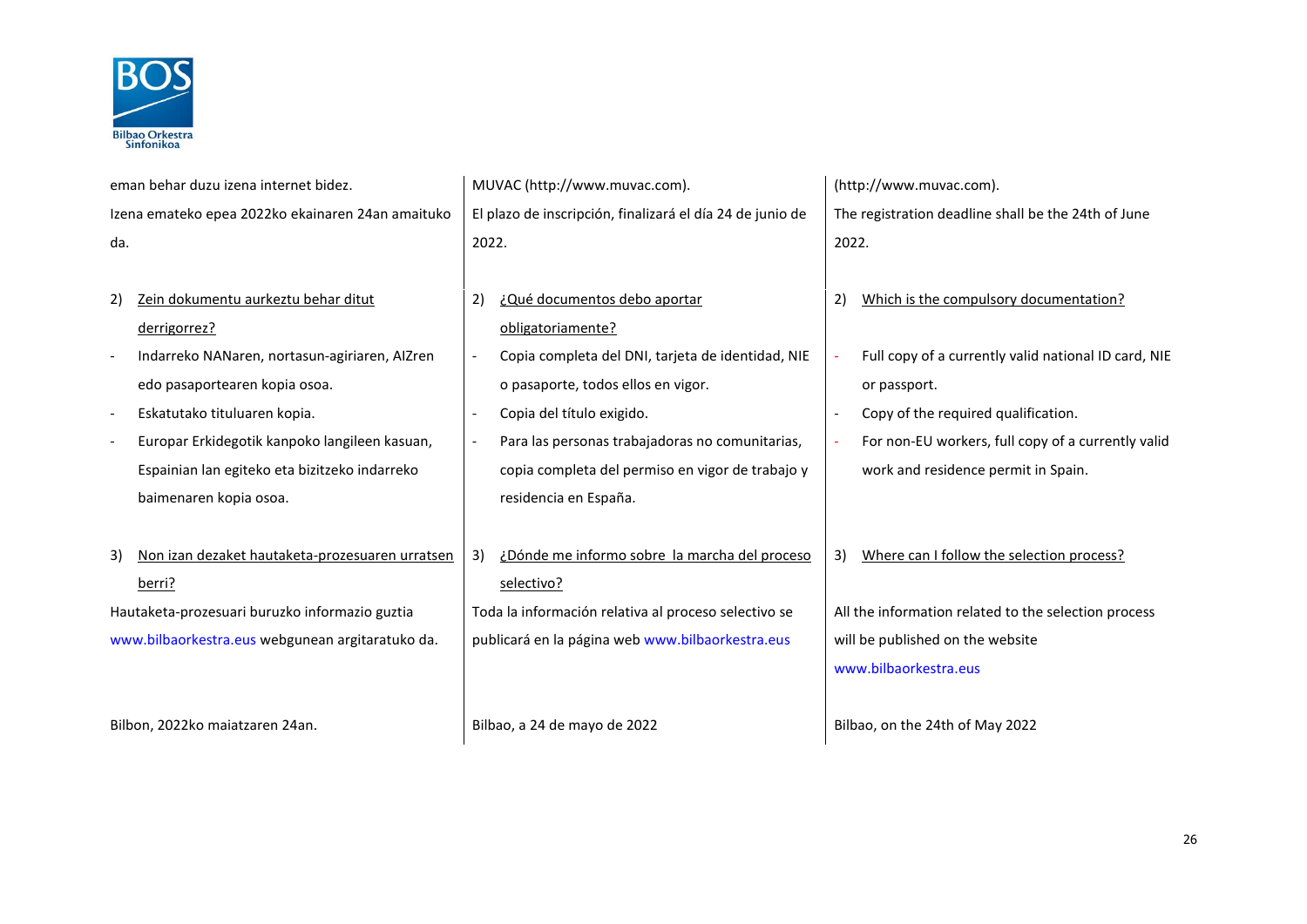

| <b>I. Eranskina</b>                                        | <b>Anexo</b> I                                                | <b>Appendix I</b>                                           |
|------------------------------------------------------------|---------------------------------------------------------------|-------------------------------------------------------------|
| Lanpostuen deskribapena                                    | Descripción de los puestos                                    | Description of the posts                                    |
| Tronpeta bakarlaria (Kodea: ENT202207)                     | Trompeta solista (Código: ENT202207)<br>$\bullet$             | Principal trumpet (Code: ENT202207)<br>$\bullet$            |
| Eskatzen den titulua: Musikako erdi-mailako                | Título exigido: Título de grado medio de música.<br>$\bullet$ | Required qualification: Intermediate degree in<br>$\bullet$ |
| titulua.                                                   |                                                               | music.                                                      |
| Urteko ordainsari gordina, gutxi gorabehera :<br>$\bullet$ | Retribución anual bruta orientativa : 54.000 €<br>$\bullet$   | Indicative gross anual salary : 54.000 €<br>$\bullet$       |
| 54.000€                                                    |                                                               |                                                             |
| Lehen aldian (entzunaldia) jo beharreko<br>$\bullet$       | Programa a interpretar en la primera fase<br>$\bullet$        | Programme to be perfomed in the first phase<br>$\bullet$    |
| programa: II. Eranskina.                                   | (audición): Anexo II.                                         | (audition): Appendix II                                     |
|                                                            |                                                               |                                                             |
| Hitzarmen kolektiboa: BOS-ren hitzarmen kolektiboa         | Convenio colectivo: El convenio colectivo de                  | Collective agreement: The BOS collective agreement is       |
| aplikatuko da.                                             | aplicación es el de la BOS.                                   | the one that shall apply.                                   |
|                                                            |                                                               |                                                             |
| Musika-tresnaren ekarpena: Kontratatutako pertsonak        | Aportación de instrumento: La persona contratada              | Instrument to be provided: The applicant hired after        |
| , bere espezialitateko musika-tresna ekarri behar du       | aportará obligatoriamente el instrumento de su                | the selection process must provide the instrument for       |
| nahitaez, ahalik eta kalitaterik hoberenekoa, bere         | especialidad de la mejor calidad posible para llevar a        | their speciality of the highest possible quality to carry   |
| jarduera profesionala burutzeko, eta inola ere ezingo da   | término su actividad profesional, y que en ningún caso        | out their professional work, and in no circumstances        |
| izan entzunaldian erabiltzen duen musika-tresna baino      | podrá ser de inferior calidad al instrumento que use          | can this be of lower quality than the instrument used       |
| kalitate txikiagokoa.                                      | en la audición.                                               | in the audition.                                            |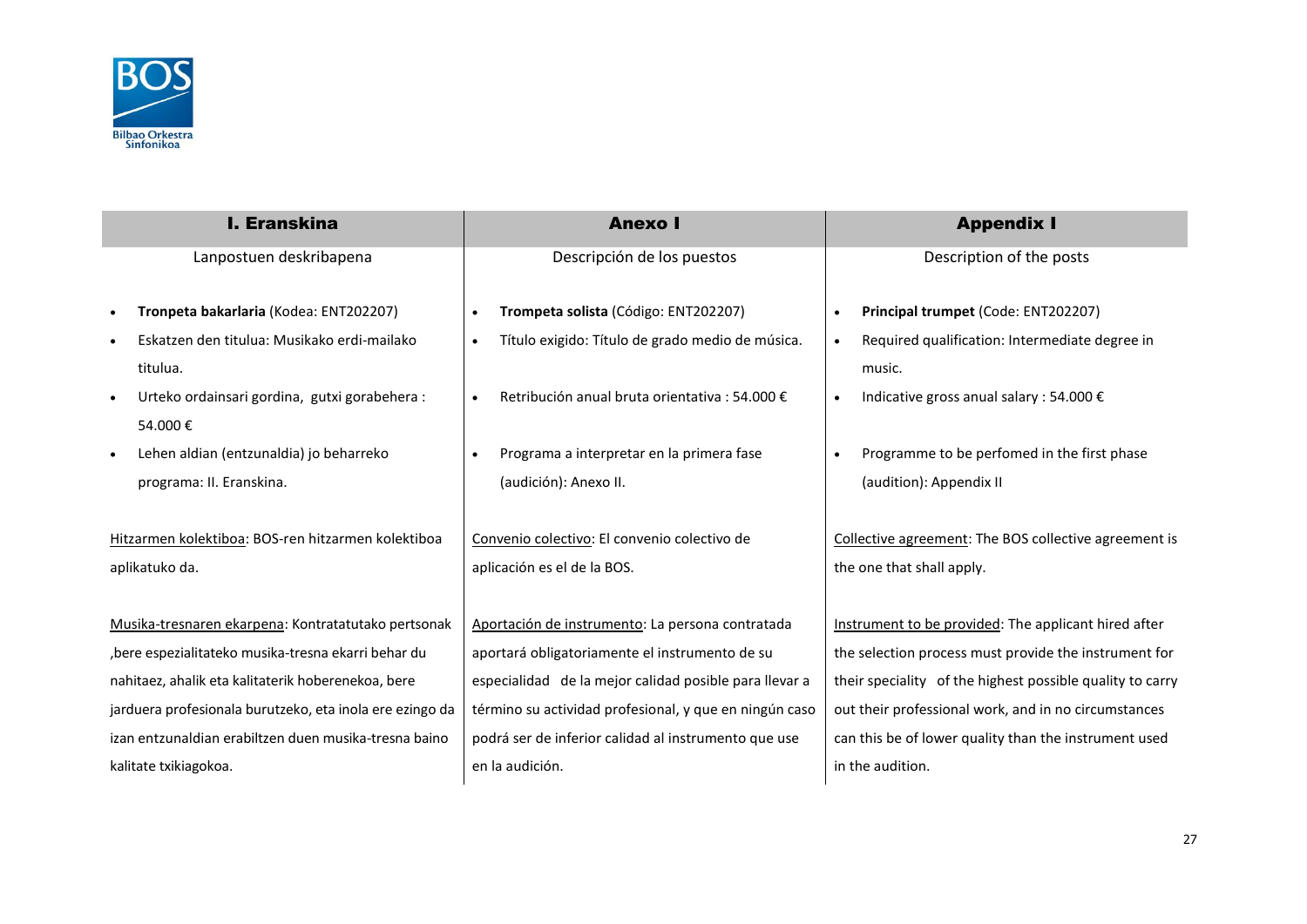

| <b>II. Eranskina</b>                              | <b>Anexo II</b>                                           | <b>Appendix II</b>                                     |
|---------------------------------------------------|-----------------------------------------------------------|--------------------------------------------------------|
| Tronpeta bakarlaria (Kodea: ENT202207)            | Trompeta solista (Código: ENT202207)                      | Principal trumpet (Code: ENT202207)                    |
| Jo beharreko obrak                                | Obras a interpretar                                       | Pieces to be performed                                 |
| A) Ondorengo kontzertuaren lehen mugimendua,      | A) Primer movimiento, sin cadencia, del siguiente         | A) First movement, without cadence, of the following   |
| kadentziarik gabe (Si b-en tronpetarekin):        | concierto (con trompeta en Sib):                          | concert (with Sib trumpet):                            |
| F.J. Haydn: Kontzertua Mi b maiorrean             | F.J. Haydn: Concierto en Mi b mayor                       | F.J. Haydn: Concerto for trumpet in E-flat major       |
| B) Ondorengo kontzertuaren lehen mugimendua:      | B) Primer movimiento del siguiente concierto:             | B) F First Movement of the following concert:          |
| H. Tomasi: Kontzertua tronpetarako                | H. Tomasi: Concierto para trompeta                        | H. Tomasi: Concerto for trumpet                        |
| C) Orkestra-errepertorioa, jarraian adierazitako  | C) Repertorio orquestal, a elección del tribunal, de      | C) Orchestral Repertoire, to be chosen by the panel,   |
| zerrendatik Epaimahaiak aukeratzekoa. Kasu        | entre la lista que se indica a continuación. En todos los | from among the list shown below. In all cases,         |
| guztietan, tronpeta I:                            | casos trompeta I:                                         | trumpet I:                                             |
| Ondorengo pasarteak orkestrarako errepertorioaren | Los siguientes fragmentos están disponibles en el libro   | The following excerpts are available in the orchestral |
| liburu honetan daude: "Orchester Probespiel       | de repertorio orquestal "Orchester Probespiel             | repertoire book "Orchester Probespiel Trompete".       |
| Trompete. Edition Peters EP 8664 (ISMN            | Trompete. Edition Peters EP 8664 (ISMN                    | Edition Peters EP 8664 (ISMN 9790014069926):           |
| 9790014069926):                                   | 9790014069926):                                           |                                                        |

 $\overline{\phantom{a}}$ 

 $\overline{\phantom{a}}$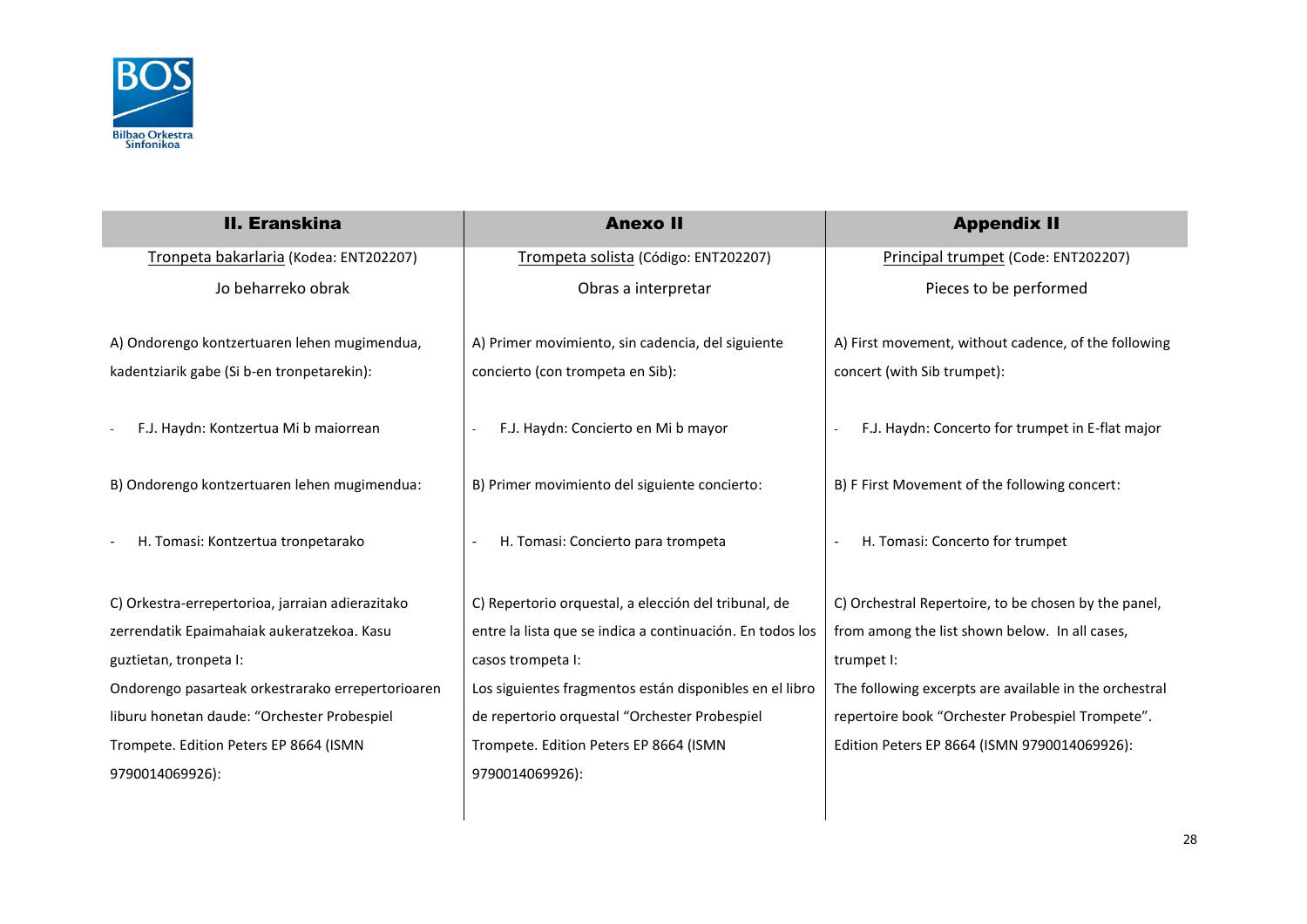

- B. Bartok: Orkestrarako kontzertua 1. Mugimendua 39. konpasetik 50.era 2. Mugimendua 90. konpasetik 120.era 5. Mugimendua 211. konpasetik 254.era
- 
- M. Mussorgsky/Ravel: Erakusketa bateko margolanak.

Promenade, hasieratik 2. zenbakiraino Samuel Goldenberg Und Schmuyle

- M. Ravel: Kontzertua sol maiorrean. Hasieratik 3. zenbakiraino eta 34. zenbatik amaieraraino.

- Mahler: 5. Sinfonia Sarrera Trauermarsch

278. konpasetik 293.era

- 376. konpasetik amaieraraino
- R. Schumann: 2. Sinfonia 1. Mugimendua. Sarrera
- I. Stravinsky: Petrushka 134. zenbakitik 138. zenbakiaren zazpi konpas geroago arte Dantzariaren dantza. Lento cantabile.tik 142.

zenbakiaren sei konpas geroago arte

- J.S. Bach: Gabonetako Oratorioa. 64. zenbakia. - J.S. Bach: Oratorio de Navidad. N° 64 choral (sin - J.S. Bach: Christmas Oratorio. N° 64 choral

B. Bartok: Concierto para orquesta. Movimiento 1. Desde el compás 39 hasta el 50 Movimiento 2. Desde el compás 90 hasta el 120 Movimiento 5. Desde el compás 211 hasta el 254 - L. van Beethoven: Leonora II eta Leonora III - L. van Beethoven: Leonora II y Leonora III - L. van Beethoven: Leonora II and Leonora III - M. Mussorgsky/Ravel: Cuadros de una exposición. Promenade, desde el inicio hasta el nº 2 Samuel Goldenberg Und Schmuyle

> - M. Ravel: Concierto en Sol. Desde el principio hasta el n° 3, y desde el n° 34 hasta el final. - Mahler: Sinfonía nº 5 Introducción Trauermarsch Del compás 278 hasta el 293 Del compás 376 hasta el final - R. Schumann: Sinfonía nº 2 – Movimiento 1. Introducción. I. Stravinsky: Petrushka

Desde el n°134 a 7 compases después del n°138 Danza de la bailarina. Desde "lento cantábile" hasta 6 compases después del n° 142

- B. Bartok: Concerto for orchestra Movement 1. From bar39 to 50 Movement 2. From bar 90 to 120 Movement 5. From bar 211 to 254 M. Mussorgsky/Ravel: Pictures at an exhibition Promenade, from the beggining to nº 2 Samuel Goldenberg Und Schmuyle
- M. Ravel: Concerto in G. From the beggining to n° 3, and from n° 34 to the end
- Mahler: Symphony  $n^{\circ}$  5 Introduction Trauermarsch From bar 278 to 293

From bar 376 to the end

- R. Schumann: Symphony nº 2 – Movement 1. Introduction

- I. Stravinsky: Petrushka From n°134 to 7 bars after n°138 Dance of the ballerina. From "lento cantábile" to 6 bars after n° 142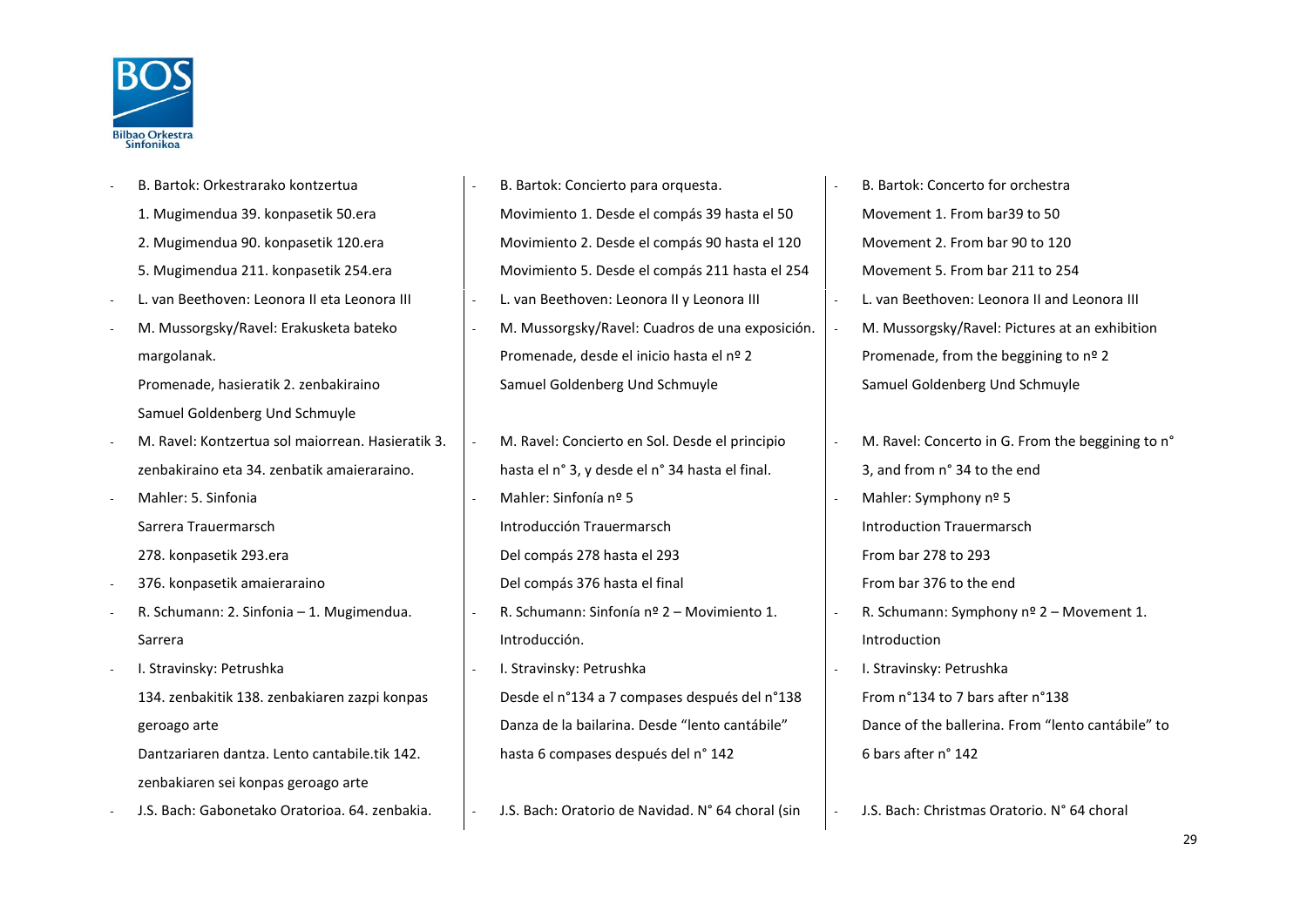

|        | Choral (errepikaldirik gabe)                       |                          | repetición)                                             |                          | (without repetition)                                   |
|--------|----------------------------------------------------|--------------------------|---------------------------------------------------------|--------------------------|--------------------------------------------------------|
|        | G. Donizetti: Don Pasquale                         | $\blacksquare$           | G. Donizetti: Don Pasquale                              |                          | G. Donizetti: Don Pasquale                             |
|        | G. Mahler: 3. Sinfonia (Posthorn edo               | $\blacksquare$           | G. Mahler: Sinfonía nº 3 (con Posthorn o                |                          | . Mahler: Symphony nº 3 (with Posthorn or              |
|        | Fliscornorekin)                                    |                          | Fliscorno)                                              |                          | Fliscorno)                                             |
|        | VI. mugimendua. 26. zenbakiaren anakrusatik 29.    |                          | VI movimiento. Anacrusa del nº 26 hasta 1               |                          | VI movement. From anacrusa of n° 26 to 1 bar           |
|        | zenbakiaren konpas bat geroago arte                |                          | compás después del n° 29                                |                          | after n° 29                                            |
|        | G. Mahler: 9. Sinfonia. 330. konpasetik 395.era    | $\overline{\phantom{a}}$ | G. Mahler: Sinfonía nº 9. Desde el compás 330           |                          | G. Mahler: Symphony nº 9. From bar 330 to 395          |
|        |                                                    |                          | hasta el 395                                            |                          |                                                        |
|        | R. Strauss: Don Juan. F letratik Hra               |                          | R. Strauss: Don Juan. Desde la letra F hasta la H       |                          | R. Strauss: Don Juan. From F to H                      |
|        | R. Strauss: Don Quixote. 3. zenbakitik 3.          |                          | R. Strauss: Don Quixote. Desde el nº 3 hasta 9          | $\overline{a}$           | R. Strauss: Don Quixote. From n° 3 to 9 bars after     |
|        | zenbakiaren bederatzi konpas geroago arte          |                          | compases después del n° 3                               |                          | $n^{\circ}$ 3                                          |
| $\sim$ | R. Strauss: Sinfonia Alpetarra. 75. zenbakitik 75. | $\overline{\phantom{a}}$ | R. Strauss: Sinfonía Alpina. Desde el nº 75 hasta 7     |                          | R. Strauss: Alpine Symphony. from n° 75 to 7 bars      |
|        | zenbakiaren zazpi konpas geroago arte, eta 93.     |                          | compases después del n° 75 y desde el n° 91             |                          | after n° 75, and from n° 91 to n° 93                   |
|        | zenbakitik 93. zenbakiraino                        |                          | hasta el nº 93                                          |                          |                                                        |
|        | I. Stravinsky: Pulcinella. 5. mugimendua. Toccata  |                          | I. Stravinsky: Pulcinella. Movimiento 5. Toccata        | $\overline{\phantom{a}}$ | I. Stravinsky: Pulcinella. Movement 5. Toccata         |
|        | R. Wagner: Parsifal. Vorspiel                      | $\sim$                   | R. Wagner: Parsifal. Vorspiel                           | $\overline{\phantom{a}}$ | R. Wagner: Parsifal. Vorspiel                          |
|        |                                                    |                          |                                                         |                          |                                                        |
|        | Ondorengo pasarteak orkestrarako errepertorioaren  |                          | Los siguientes fragmentos están disponibles en el libro |                          | The following excerpts are available in the orchestral |
|        | liburu honetan daude: "Orchester Studien trompete  |                          | de repertorio orquestal "Orchester Studien trompete     |                          | repertoire book "Orchester Studien trompete band 3".   |
|        | band 3". Friedrich Hofmeister Musikverlag (ISMN    |                          | band 3". Friedrich Hofmeister Musikverlag (ISMN         |                          | Friedrich Hofmeister Musikverlag (ISMN                 |
|        | 9790203458012):                                    |                          | 9790203458012):                                         |                          | 9790203458012):                                        |
|        |                                                    |                          |                                                         |                          |                                                        |
|        | D. Shostakovich: 11. Sinfonia                      |                          | D. Shostakovich: Sinfonía nº 11                         |                          | D. Shostakovich: Symphony nº 11                        |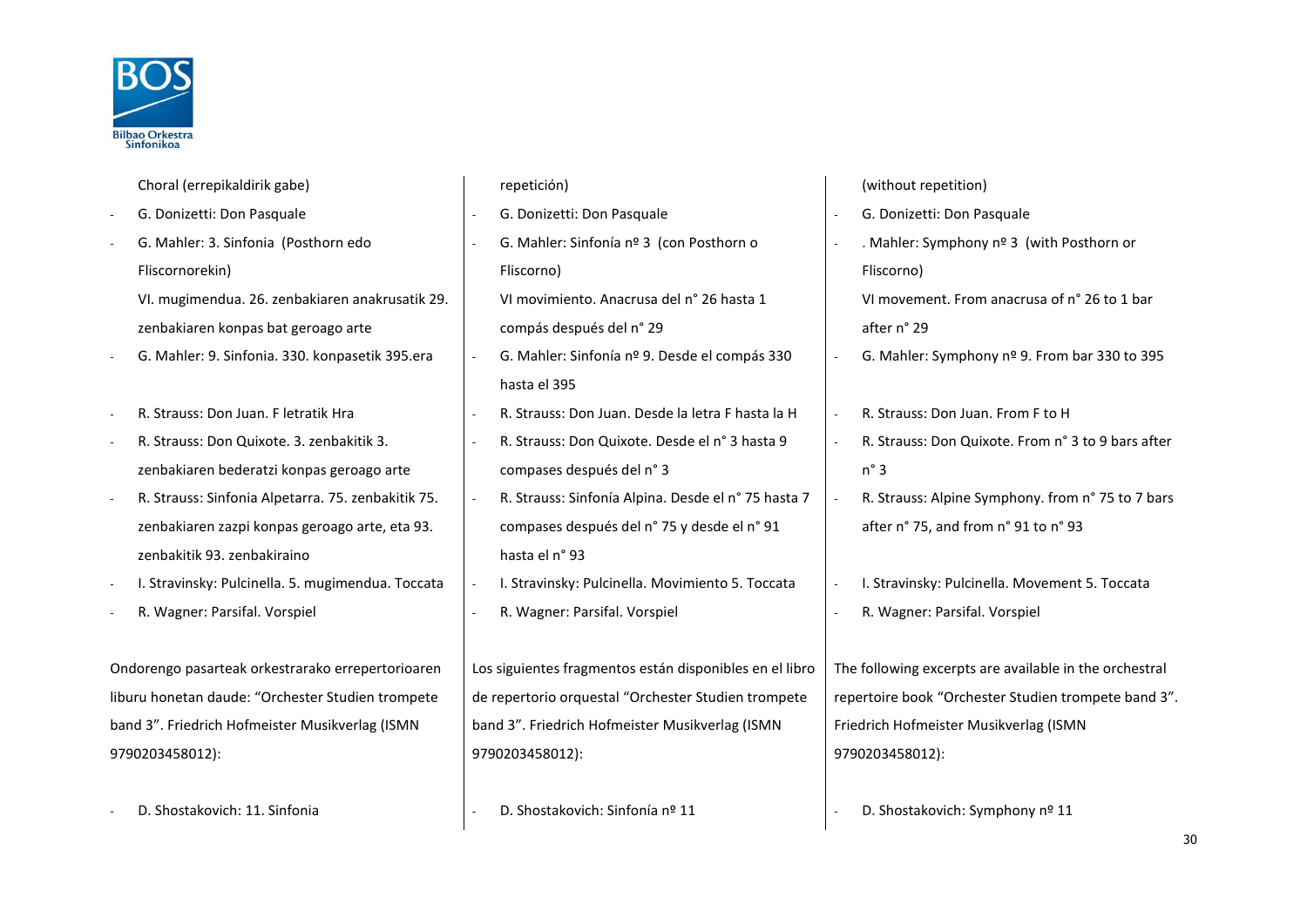

| 2. zenbakitik 3. zenbakiaren bi konpas geroago       | Desde el n° 2 hasta dos compases después del n°         | From n° 2 to 2 bars after n° 3                         |
|------------------------------------------------------|---------------------------------------------------------|--------------------------------------------------------|
| arte                                                 | 3                                                       | From the anacrusa of n° 12 to 5 bars after n° 13       |
| 12. zenbakiaren anakrusatik 13. zenbakiaren bost     | Desde anacrusa del nº 12 hasta 5 compases               |                                                        |
| konpas geroago arte                                  | después del n° 13                                       |                                                        |
| D. Shostakovich: 8. Sinfonia. 3. mugimendua.         | D. Shostakovich: Sinfonía nº 8. Movimiento 3.           | D. Shostakovich: Symphony nº 8. Movement 3.            |
| 280. konpasetik 308.era                              | Desde el compás 280 hasta el 308                        | From bar 280 to 308                                    |
|                                                      |                                                         |                                                        |
| Ondorengo pasarteak orkestrarako errepertorioaren    | Los siguientes fragmentos están disponibles en el libro | The following excerpts are available in the orchestral |
| liburu honetan daude: "The Orchestral trumpet".      | de repertorio orquestal "The Orchestral trumpet".       | repertoire book "The Orchestral trumpet". Michael      |
| Michael Sachs - Tricorda LLC (ISBN: 978-0-615-62775- | Michael Sachs - Tricorda LLC (ISBN: 978-0-615-62775-    | Sachs - Tricorda LLC (ISBN: 978-0-615-62775-5):        |
| 5):                                                  | 5):                                                     |                                                        |
|                                                      |                                                         |                                                        |
| O. Respighi: Pini di Roma. Pini presso una           | O. Respighi: Pinos de Roma. Pini presso una             | O. Respighi: Pini di Roma. Pini presso una             |
| Catacomba (barne trompeta bakarlaria)                | Catacomba (solo de trompeta interna)                    | Catacomba (trumpet interno solo)                       |
| G. Gerswin: Kontzertu Fa maiorrean. Andante con      | G. Gerswin: Concierto en Fa para piano y                | G. Gerswin: Concerto in Fa for piano and               |
| moto eta Tempo I                                     | orquesta. Andante con moto y Tempo I                    | orquesta. Andante con moto and Tempo I                 |
| D. Shostakovich: 1. Sinfonia. 3. mugimendua          | D. Shostakovich: Sinfonía nº 1. Movimiento 3            | D. Shostakovich: Symphony nº 1. Movement 3             |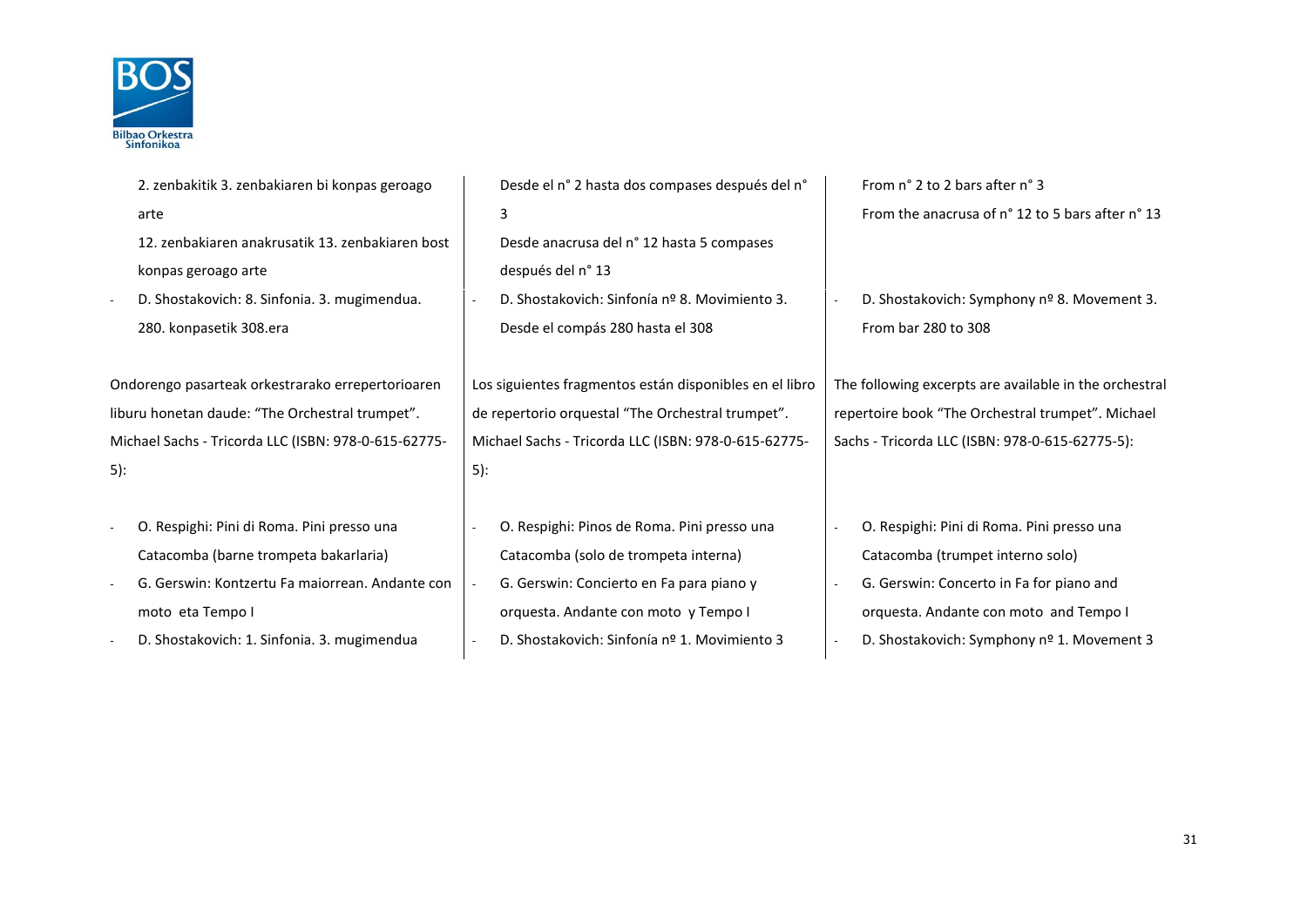

| <b>III. Eranskina</b>                                | <b>Anexo III</b>                                     | <b>Appendix III</b>                                   |
|------------------------------------------------------|------------------------------------------------------|-------------------------------------------------------|
| Entzunaldiko ariketetara entzule gisa joateko        | Asistencia de público a las pruebas de la fase de    | <b>Public attendance</b>                              |
| aukera                                               | audición.                                            | at audition phase.                                    |
| 1.- Aurretiko akreditazioa.                          | 1.- Acreditación previa.                             | 1.- Advance passes.                                   |
| Ariketetara joan nahi duenak akreditazioa eskatu     | Quien desee asistir a las pruebas, deberá solicitar  | Anyone wishing to attend the auditions must apply for |
| beharko<br>BOS-ri,<br>Euskalduna<br>du<br>Jauregiko  | acreditación a la BOS, al objeto de gestionar la     | a pass from the BOS in order to process the pass      |
| instalazioetara sartzeko baimena kudeatzeko (txartel | autorización (tarjeta magnética) para acceder a las  | (magnetic card) to provide access to Palacio          |
| magnetikoa).                                         | instalaciones del Palacio Euskalduna.                | Euskalduna premises.                                  |
| Txartel hori telefonoz, edo posta elektroniko bidez  | La solicitud se podrá realizar por teléfono o correo | The application can be made by telephone, or e-mail.  |
| eskatu daiteke.                                      | electrónico                                          |                                                       |
| ∎ਨ<br>+34 944035205                                  | ເ∌<br>+34 944035205                                  | । ৯<br>+34 944035205                                  |
| audiciones@bilbaorkestra.eus                         | audiciones@bilbaorkestra.eus                         | audiciones@bilbaorkestra.eus                          |
| Edonola ere, harremanetarako telefono zenbakia       | En todo caso, deberán indicar un teléfono y/o        | In any event, you must give a telephone number        |
| helbide elektronikoa adierazteaz gain,<br>eta/edo    | dirección de correo electrónico de contacto, y       | and/or e-mail contact address, and provide a          |
| NANaren, nortasun agiriaren edota pasaportearen      | aportar fotocopia de su DNI, tarjeta de identidad o  | photocopy of your national ID card or passport.       |
| fotokopia ere aurkeztu beharko da.                   | pasaporte.                                           |                                                       |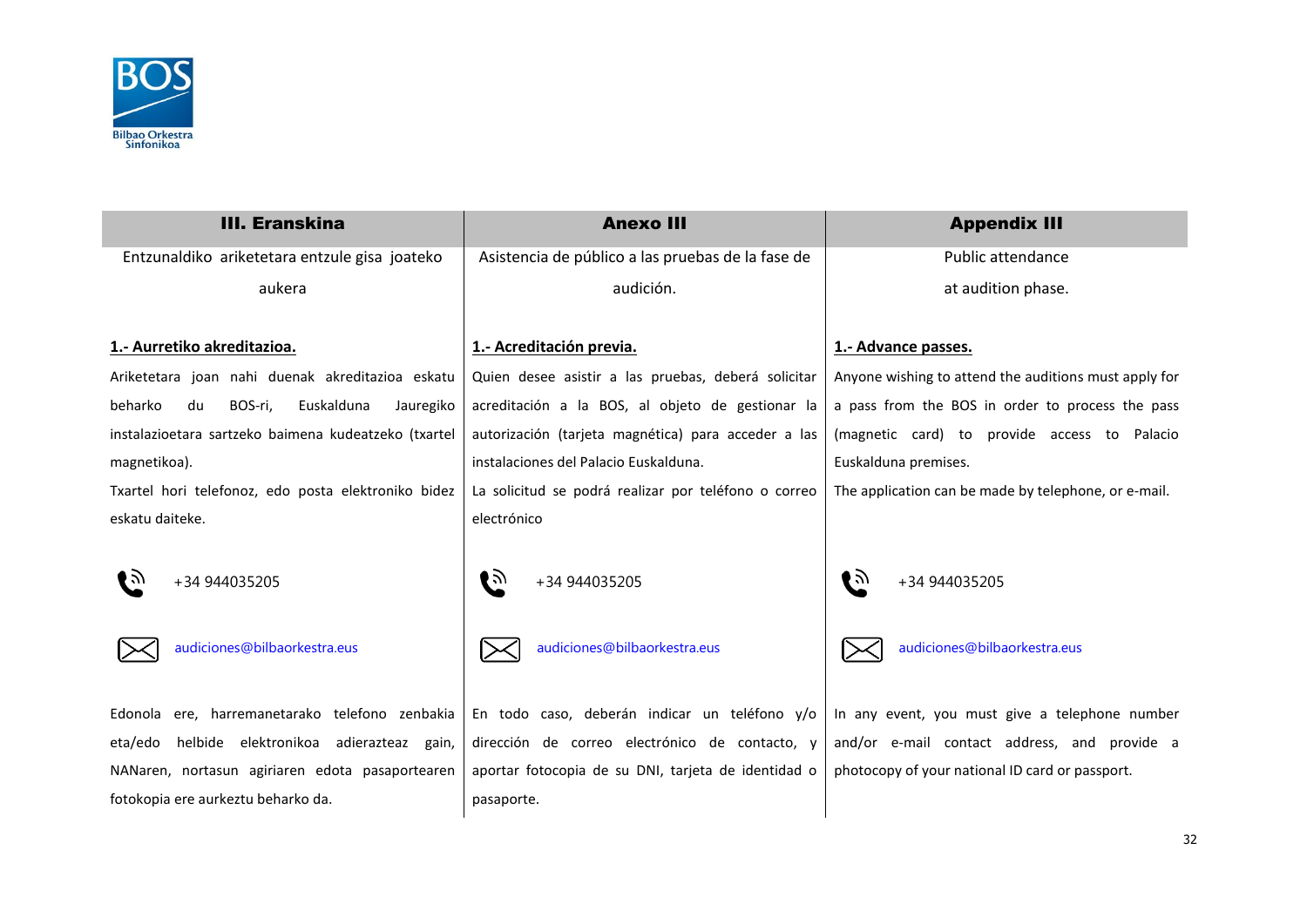

| Hautaketa prozesuan baztertutako izangaiek ere<br>akreditazioa eskatu beharko dute.                                                                                                                       | Las personas aspirantes excluidas del proceso<br>también<br>deberán<br>solicitar<br>selectivo,<br>la<br>correspondiente acreditación.                                                             | Rejected applicants must also<br>apply<br>the<br>tor<br>appropriate pass.                                                                                                  |
|-----------------------------------------------------------------------------------------------------------------------------------------------------------------------------------------------------------|---------------------------------------------------------------------------------------------------------------------------------------------------------------------------------------------------|----------------------------------------------------------------------------------------------------------------------------------------------------------------------------|
| 2.- Akreditazioa eskatzeko epea.                                                                                                                                                                          | 2.- Plazo para solicitar la acreditación.                                                                                                                                                         | 2.- Period for applying for passes.                                                                                                                                        |
| Oro har, akreditazioa ariketak egin baino 24 ordu<br>lehenago eskatu beharko da.                                                                                                                          | Como regla general, la acreditación debe<br>solicitarse con al menos 24 horas de antelación a<br>la celebración de las pruebas.                                                                   | As a general rule, passes must be applied for at<br>least 24 hours before the auditions are to be held.                                                                    |
| Salbuespen<br>hautaketa<br>gisa,<br>prozesuan<br>baztertutako izangaiek baztertuak izan direla jakin<br>ondoren eskatu ahal izango dute, eta, betiere,<br>gehienezko leku-kopurua errespetatu beharko da. | Excepcionalmente,<br>las<br>personas<br>aspirantes<br>excluidas del proceso selectivo podrán solicitarla<br>tras conocer su exclusión, y respetando siempre<br>el aforo máximo que luego se dirá. | Exceptionally, rejected applicants may ask for a<br>pass after they have learnt that they have been<br>excluded, while respecting the maximum capacity<br>mentioned below. |
| 3.- Akreditazio-eskabideen ebazpena.                                                                                                                                                                      | 3.- Resolución de las solicitudes de acreditación.                                                                                                                                                | 3.- Rules for dealing with applications for                                                                                                                                |
| Akreditazio-eskabideak<br>antzinatasunaren<br>arabera<br>ebatziko dira.                                                                                                                                   | Las solicitudes de acreditación serán resueltas por<br>orden de antigüedad.                                                                                                                       | passes.<br>Applications for passes will be dealt with on a first-<br>come, first-served basis.                                                                             |
| Akreditazioa eskatu izanak ez du esan nahi ariketetara<br>zuzenean joan daitekeenik. BOS-tik igaro beharra dago                                                                                           | El hecho de haber solicitado la acreditación, no<br>implica el acceso directo a las pruebas. Es necesario                                                                                         | Having applied for a pass does not mean that you<br>have direct access to the auditions. You must visit the                                                                |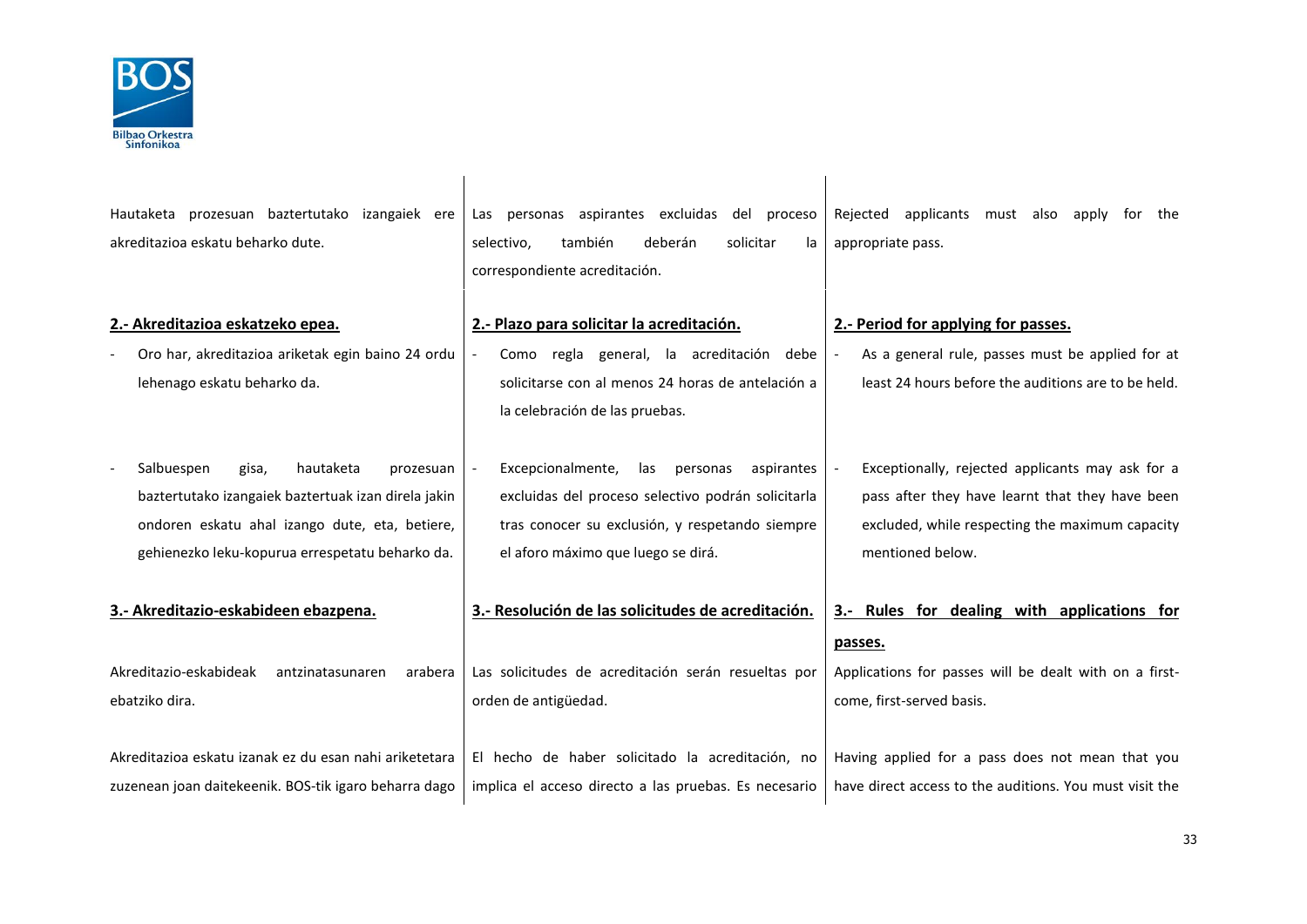

| lehendabizi, txartel magnetikoa jasotzera.                                                                                                                                                                                                                                      | pasar por la BOS a recoger la tarjeta magnética.                                                                                                                                                                                                                                                                             | BOS first to pick up the magnetic card.                                                                                                                                                                                                                                                            |
|---------------------------------------------------------------------------------------------------------------------------------------------------------------------------------------------------------------------------------------------------------------------------------|------------------------------------------------------------------------------------------------------------------------------------------------------------------------------------------------------------------------------------------------------------------------------------------------------------------------------|----------------------------------------------------------------------------------------------------------------------------------------------------------------------------------------------------------------------------------------------------------------------------------------------------|
| Pertsona bakoitzeko akreditazio bakarra emango da.                                                                                                                                                                                                                              | Sólo se dará una acreditación por persona.                                                                                                                                                                                                                                                                                   | Only one pass will be issued per person.                                                                                                                                                                                                                                                           |
| Akreditazioak izendunak eta besterenezinak izango<br>dira.                                                                                                                                                                                                                      | Las acreditaciones serán nominativas e intransferibles.                                                                                                                                                                                                                                                                      | Passes will be personal and non-transferrable.                                                                                                                                                                                                                                                     |
| 4.- Akreditazioak erabiltzeko arauak.                                                                                                                                                                                                                                           | 4.- Normas para el uso de las acreditaciones.                                                                                                                                                                                                                                                                                | 4.- Rules for use of passes.                                                                                                                                                                                                                                                                       |
| Akreditazio horrekin, baimendutako eremuetara<br>soilik sartu ahalko da, eta ariketek irauten duten<br>denbora-tartean baino ez. Euskalduna Jauregiko<br>instalazioetatik ateratzean, eta, edonola ere,<br>ariketak bukatzean, txartel magnetikoak itzuli<br>egin beharko dira. | La acreditación permite el acceso y permanencia<br>exclusivamente a las zonas autorizadas, durante<br>la celebración de las pruebas. Al abandonar las<br>instalaciones del Palacio Euskalduna, y en todo<br>caso al finalizar las pruebas, los y las asistentes<br>devolverán la tarjeta magnética que les fue<br>entregada. | Passes only allow holders to enter and remain in<br>authorised areas while the auditions are being<br>held. When they leave the Palacio Euskalduna<br>premises, and in any event when the auditions<br>are over, the people attending them must return<br>the magnetic card that they were issued. |
| Akreditazioa eskuratu duen entzuleak modu<br>egokian erabili beharko du eman zaion txartela,<br>ariketen garapena zorroztasunez errespetatuz.<br>Akreditazioa beti egon beharko da agerian.<br>BOSk akreditazioak kendu ahalko dizkie entzuleei,                                | La emisión de una acreditación obliga al correcto<br>uso de la misma, obligándose el/la asistente al<br>escrupuloso respeto del desarrollo de las pruebas.<br>Deberá tenerse la acreditación siempre visible.<br>La BOS podrá retirar una acreditación, cuando                                                               | Being issued a pass means the holder must use it<br>correctly, and the person attending the auditions<br>undertakes to scrupulously respect their progress.<br>The pass must be visible at all times.<br>The BOS may withdraw a pass, whenever it                                                  |
| modu egokian erabili ez dituztela uste duenean.                                                                                                                                                                                                                                 | considere que su utilización no es la adecuada.                                                                                                                                                                                                                                                                              | considers that it has been used improperly.                                                                                                                                                                                                                                                        |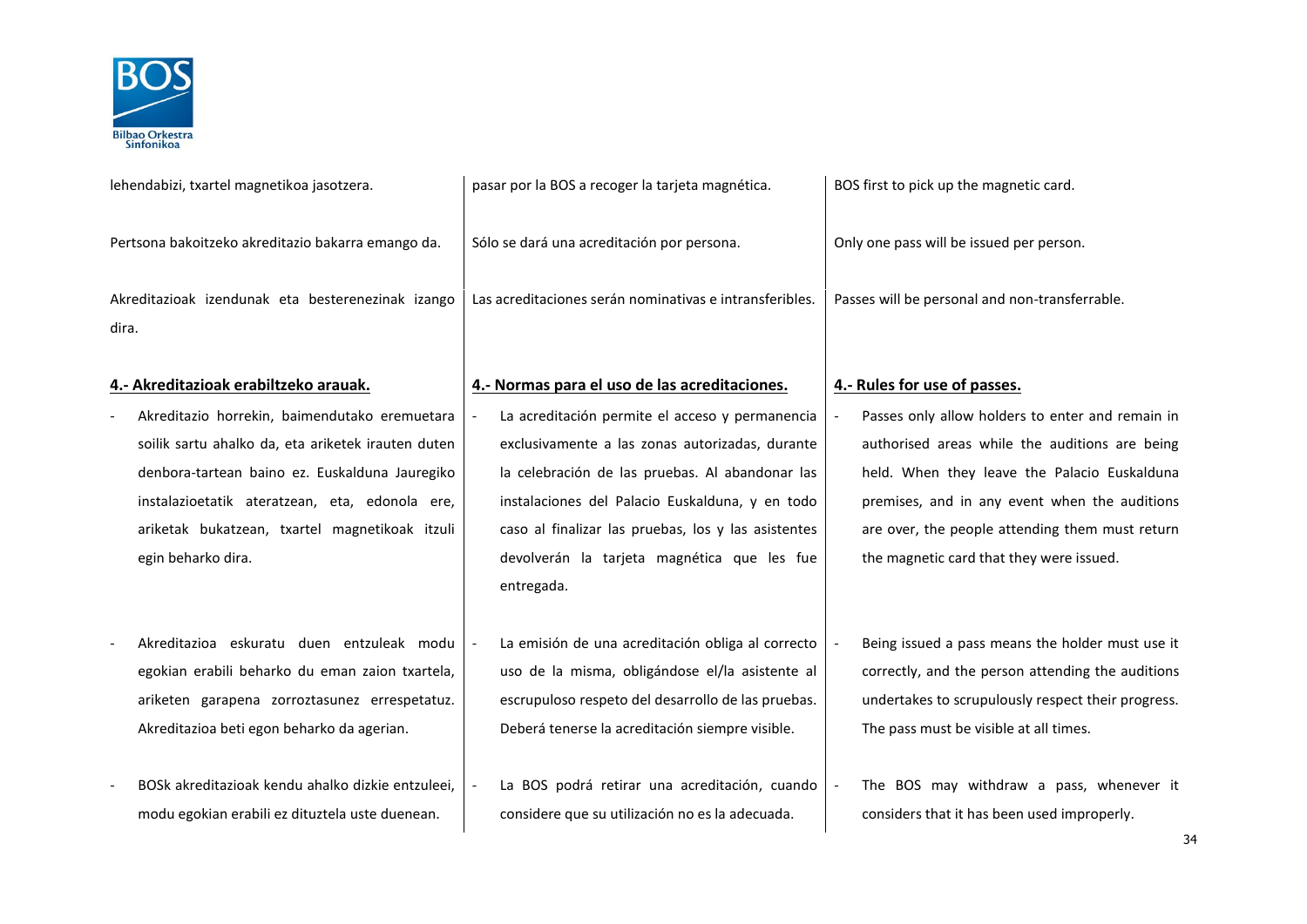

- Debekatuta dago entzunaldiak grabatzea, grabazio hori egiteko modua zein helburua edozein izanda ere; horrez gain, erabat isilik egon beharko da entzunaldiek irauten duten artean. Las audiciones no se podrán grabar con ningún medio y para ninguna finalidad, y se deberá guardar absoluto silencio durante el desarrollo de las mismas. The auditions cannot be recorded with any devices for any purpose whatsoever, and absolute silence must be maintained while the auditions are taking place. - BOSk emandako jarraibideak errespetatuko dira, une oro. Se seguirán las instrucciones de la BOS en todo momento. The instructions issued by the BOS must be followed at all times. Bertaratuek BOSk eta Euskalduna Jauregiak COVID 19aren kutxatze arriskua ekiditeko aurrikusitako arauak bete beharko dituzte. Las personas asistentes cumplirán las normas previstas por la BOS y el Palacio Euskalduna , relativas a la prevención del contagio de la COVID 19. Those in attendance shall comply with the regulations set forth by the BOS and the Euskalduna Conference Centre in relation to preventing contagion of COVID-19. **5.- Gehienezko edukiera. 5.- Aforo máximo. 5.- Maximum capacity.** Ariketak egingo diren aretoaren ezaugarriak kontuan hartuta, honakoa izango da gehienezko edukiera: **30 eserleku.** Dadas las características de la sala en que se desarrollarán las pruebas, no se podrá superar el siguiente aforo máximo: **30 localidades**. Given the characteristics of the room that the auditions will be held in, a maximum of no more than **30 seats** will be prepared so that the public can attend the auditions. Bestelako entzuleentzat, oro har, 15 eserleku erreserbatuko dira, gehienez. Gainerako eserlekuak BOS-ko langileentzat erreserbatuko dira. Se reservarán hasta un máximo de 15 localidades para el público en general. Las localidades restantes se reservan para las personas trabajadoras de la BOS. A maximum of up to 15 seats will be reserved for the general public. The remaining seats are reserved for BOS employees.